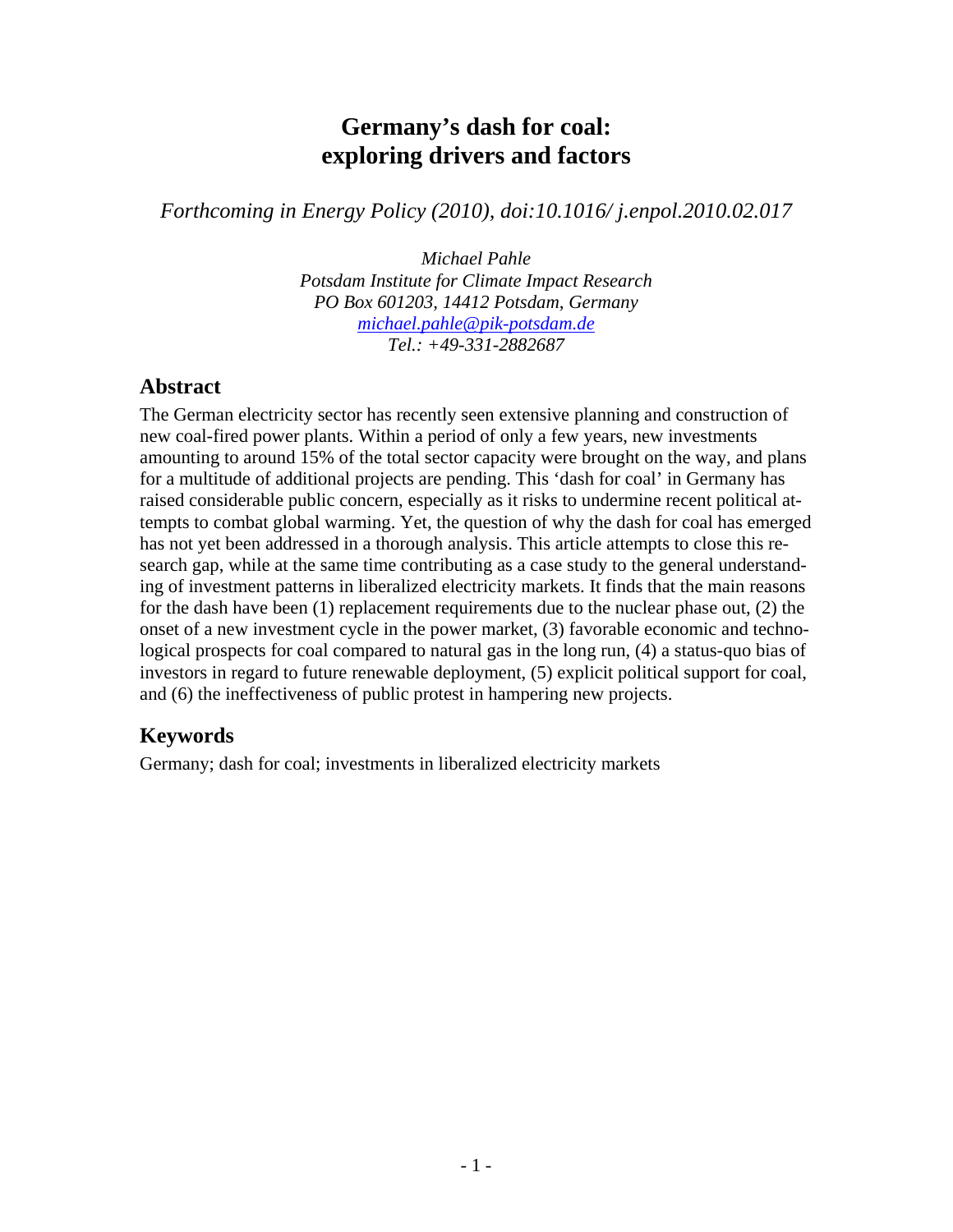# **1. Introduction**

 $\overline{a}$ 

In recent years the European electricity sectors have experienced an increasing influence of the political and societal developments evolving around climate change. New instruments and regulations were introduced to initiate a transition to a less carbon intensive energy system, very often backed up by a broad public debate that demanded early action. Germany, with its strong tradition in environmental protection, can certainly be named as one of the EU member states at the forefront of this process.

Against this background the current extensive investments in new coal power plants in the country may surprise at first glance. As of 2009 ten plants with a total capacity of 11.3 GW are under construction (BUND 2009), and if planned projects are included this number extends to around 30 GW and more, which equals approximately 40% of the peak electricity demand in 2007 (see BNetzA 2008). Even for sector experts this turn-around in technology choice<sup>[1](#page-1-0)</sup> has been largely unexpected, as it seemed completely out of time only several years ago (Brunekreeft & Bauknecht 2006). Accordingly this trend, which in part is also a global one, has created some confusion both about its causes and persistence under the above described developments. Is there indeed a new "dash" for coal that will shape the energy systems for the next decades, or is this just a minor boom that will soon fade away in a new era of green energy supply? The controversy of this issue is also acknowledged by the research community, as several titles demonstrate, e.g. "The Rush to Coal: Is the Analysis Complete?" (Hamm & Borison 2008), "Future of Coal: Rhetoric vs. Reality" (Sioshansi 2009) and "Coal: Hype or Reality?" (CapGemini 2008). However, analyses so far have been rather superficial and especially short in explanations and exploration of potential causes.

Motivated by this shortcoming the central intention of this article is to identify and explore the drivers and factors that may have given rise to the revival of coal in Germany. Being a case study the underlying method can be classified as a qualitative analysis which tries to establish "causes-of-effects" (see Mahoney & Goertz 2006), with the effect under scrutiny being the observed trend for coal. It follows from the methodological restrictions that insights are limited to exploration of potential causes and hypothesis building, but do not allow a decision on necessary or sufficient conditions or generalization. Nevertheless, this article presents a broad overview which reveals previously unaccounted interdependences and perspectives.

A central difficulty faced thereby is the lack of a proper integrated theory of technology choice in liberalized electricity markets. On one side, the main drivers of investment in restructured markets are still unknown (Murphy  $\&$  Smeers 2005). On the other side decision factors, i.e. the determinants of technology choice once a new investment has been decided on, are only well defined within economic theory. But this approach is only partial and neglects relevant influences, as will be argued in this article. Therefore the identification of drivers and factors within this analysis can be seen as a scientific contribution by itself.

<span id="page-1-0"></span> $1$  In this context "technology" and "fuel" are used synonymously in the sense that one technology generates electricity with only one type of fuel.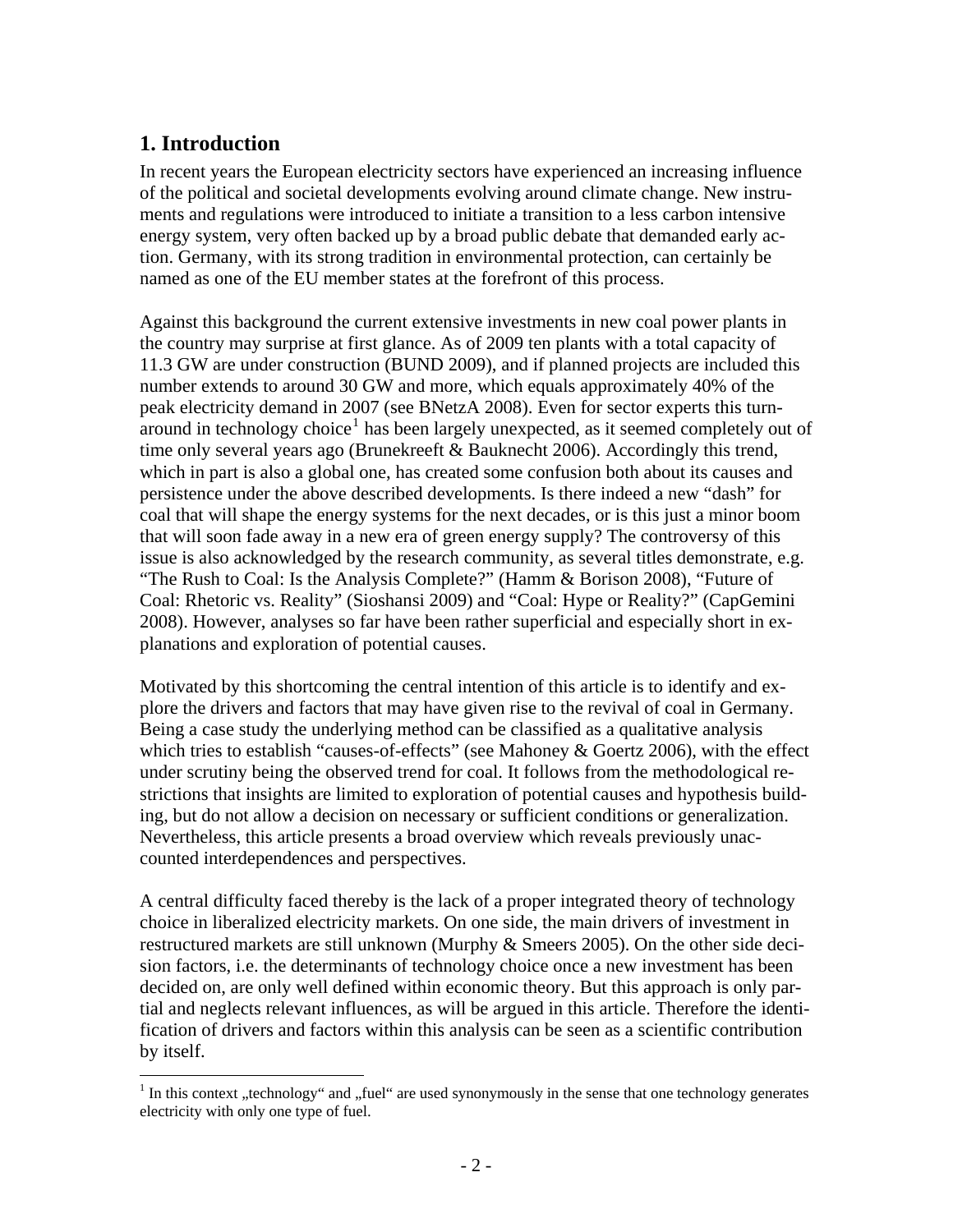The article is structured as follows: Section 2 reviews investments in generation capacity in Germany over the last decades. It describes the development of the technology mix, including a preliminary identification of patterns that guide technology choice. Moreover, data of new plants currently under construction or planned is presented and discussed in order to make the trend for coal evident and put it on a solid factual basis. Section 3 compiles drivers and decision factors from the literature and the previous findings, and explores how they pertain to the situation. Section 4 shows under which constellations and relative importance of drivers and factors the current situation is a plausible outcome, and what this implies for the future.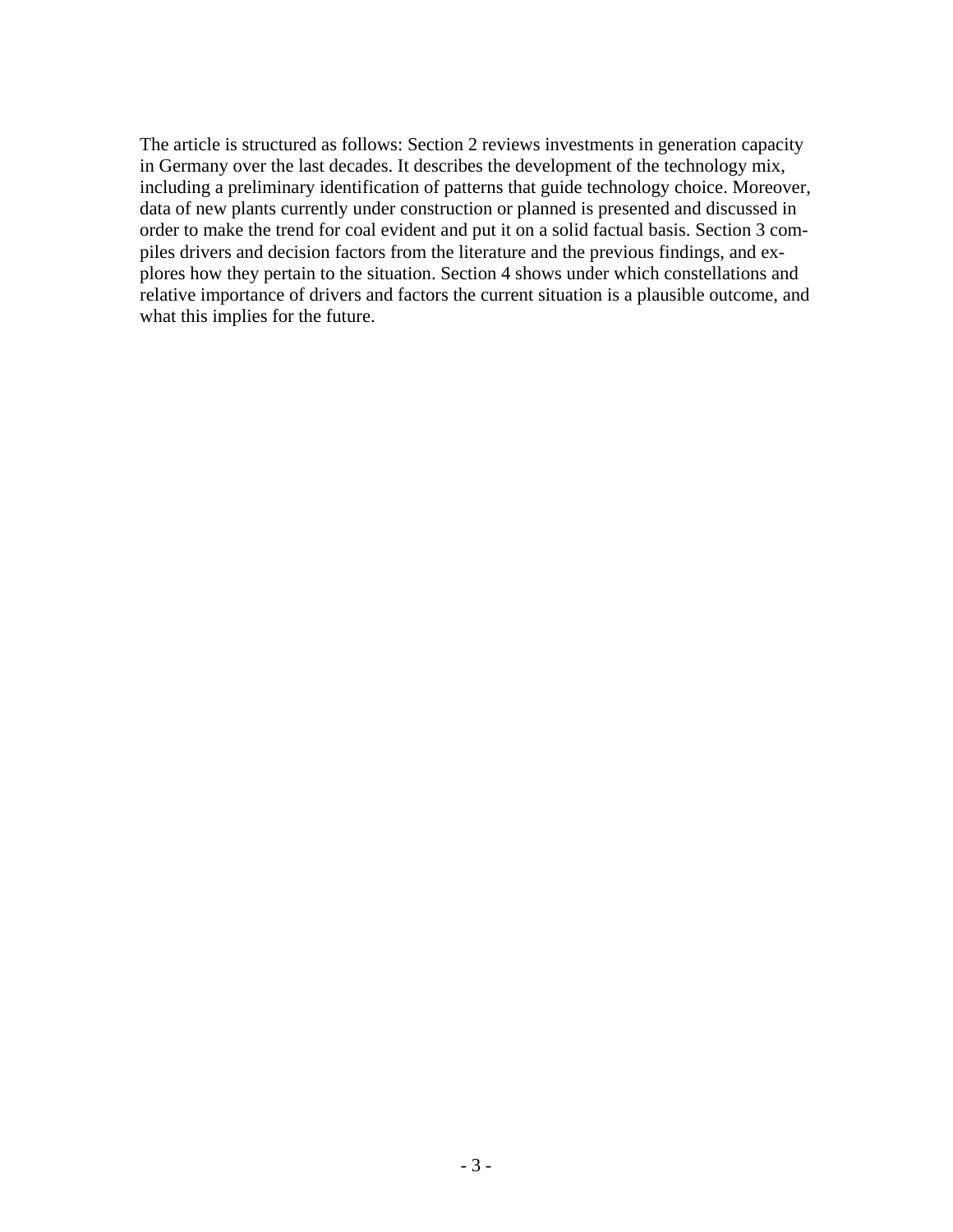# **2. Investments in generation capacity**

In this section data of historic and recent investments in generation capacity is presented and discussed. Even though the focus is on current technology choice, the long average lifetimes of power plants together with the industry around it have created lock-ins by which past actions determine present and future ones (Unruh 2000). As will later be outlined, investments trends both in the 1970-1980s and the decade following liberalization in 1998 have played a considerable role in the recent revival of coal. The latter period will be described in more detail, because liberalization fundamentally changed the rules guiding investments and opened up the market for new players. In the course of events diverse groups of investors emerged, which for a number of reasons had a bias for one technology or the other. So as a relevant dimension regarding technology choice the type of investor will be accounted for.

Furthermore, taking the decision to build new capacity as given, the question arises in this context which technologies would have offered an alternative to coal. Coal power plants in Germany typically supply base (lignite) or intermediate (hard coal) load, and  $\alpha$  alternative options should possess similar technological and economic characteristics<sup>[2](#page-3-0)</sup>. So only nuclear or natural gas can thus be considered as suited, depending on the envisaged operating scenario. Since the phase out of nuclear power has been decided in 2002, possible choices narrow down to a single alternative: natural gas. Below, this technology will be employed for counterfactual argumentation, i.e. to contrast the dash for coal against a possible 'dash for gas' that never materialized. Other technologies, in particular renewables, are taken account of only as additional boundary conditions for fossil plant operation and profitability. This is mainly justified by their lack of techno-economic characteristics required to make them an appropriate substitute for coal: large-scale centralized deployment, regional availability and non-intermittent generation. Respective arguments are described in more detail throughout Section 3.

## **2.1 Historic investments**

 $\overline{a}$ 

As argued current investment trends in Germany are still influenced by the historical development of the sector, documented for example in Hilmes & Kuhnhenne (2006), Matthes (2000), and Brunekreeft & Bauknecht (2006). Until the 1960s power generation was nearly completely based on the domestic resources hard coal and lignite. In the first years of the 1970s oil and natural gas amended the generation mix, but the oil crises and rising prices switched priorities back to coal. The 1970s saw the last large investment boom in conventional fossil power plants in Germany so far (Lambertz & Krahl 2007). At the same time, the newly developed nuclear technology emerged and dominated power sector investments until the early 1980s. While the 1986 Tchernobyl incident practically brought an end to nuclear power in Germany, the reunification in 1990 opened up new opportunities, namely the replacement or refurbishment of old lignite plants by Western integrated suppliers, and the entry of the newly founded Eastern municipal utilities into the market. For the bigger part the new utilities relied on natural gas that had become

<span id="page-3-0"></span> $2$  This implies that these factors essentially influence technology choice – for now a working hypothesis which will be dealt with more thoroughly in the next section.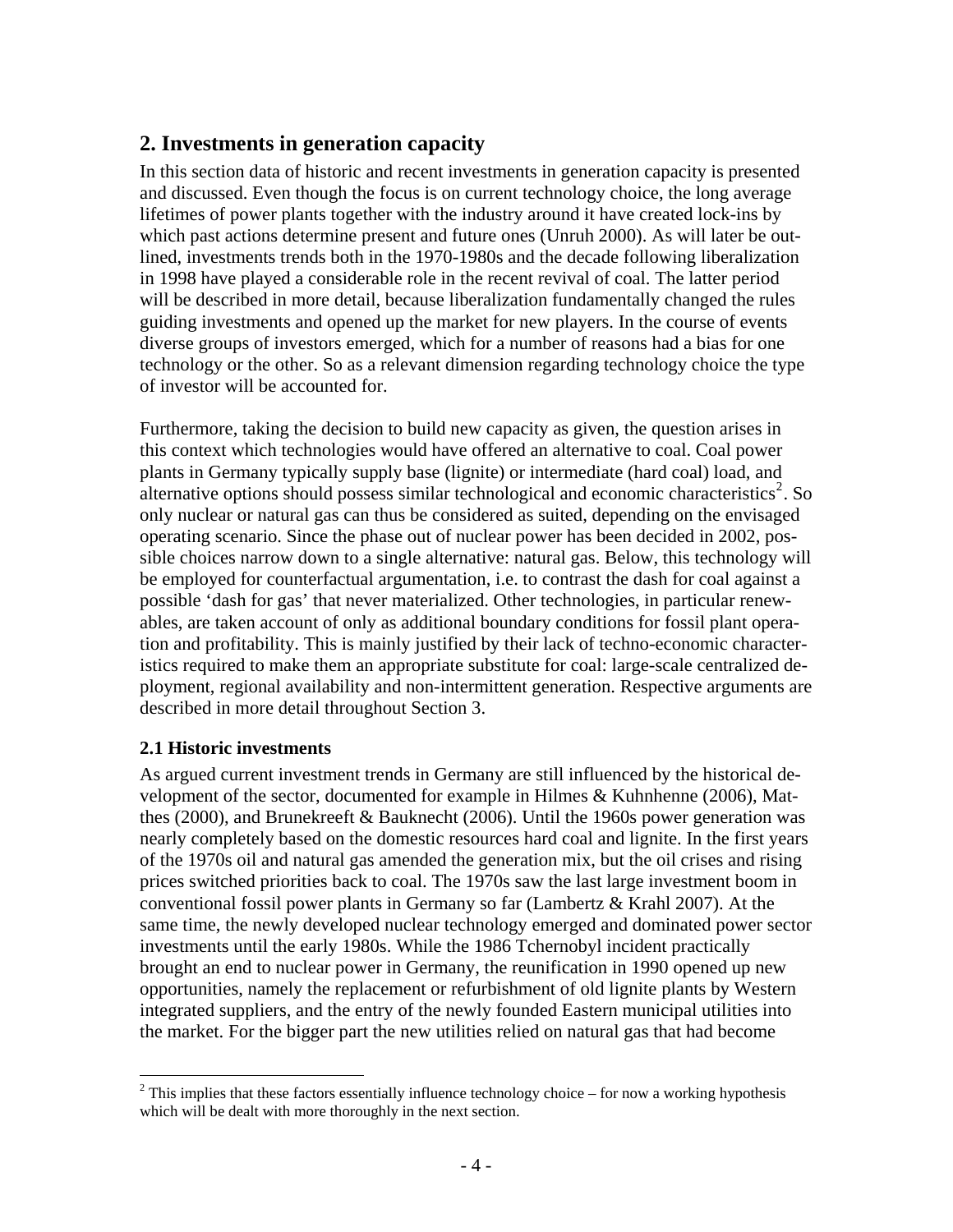more attractive after the political situation had changed and access to the Russian resources was more readily available. These developments reflect themselves in the age structure of German power plants (Figure 1).



*Figure 1: Age structure of German fossil and nuclear power plants Source: Kjärstad & Johnsson (2007)* 

#### **2.2 Investments in the newly liberalized market (2001-2008)**

With the liberalization of the national power sector in 1998 investment trends passed a turning point. Brunekreeft & Twelemann (2004) point out that "[t]he combination of the traditional model of cost-based regulation, incentives to invest in new capital and an obligation to guarantee a reasonable supply security, [had] created severe excess generation capacity in the German ESI [Electricity Supply Industry]." With electricity prices reaching a historic low and even temporarily falling below generation costs in 2000 (Lambertz 2006), the large integrated suppliers (IS) in particular closed down old and inefficient plants (Brunekreeft & Twelemann 2004). Even though prices started to rise again from then on, they were sending only tentative signals for new investments. Between 2001 and 2008 only 7.4 GW of new fossil fired capacity were build (Figure 2). The predominant part of it (5.5 GW) was natural gas combined-cycle gas turbines (CCGT), seen as basically the only option for new plants for several years after liberalization (Brunekreeft  $\&$ Bauknecht 2006). Lignite accounted for around 1.6 GW, and hard coal hardly played a role at all.



*Figure 2: Fossil power plants commissioned 2001-2008*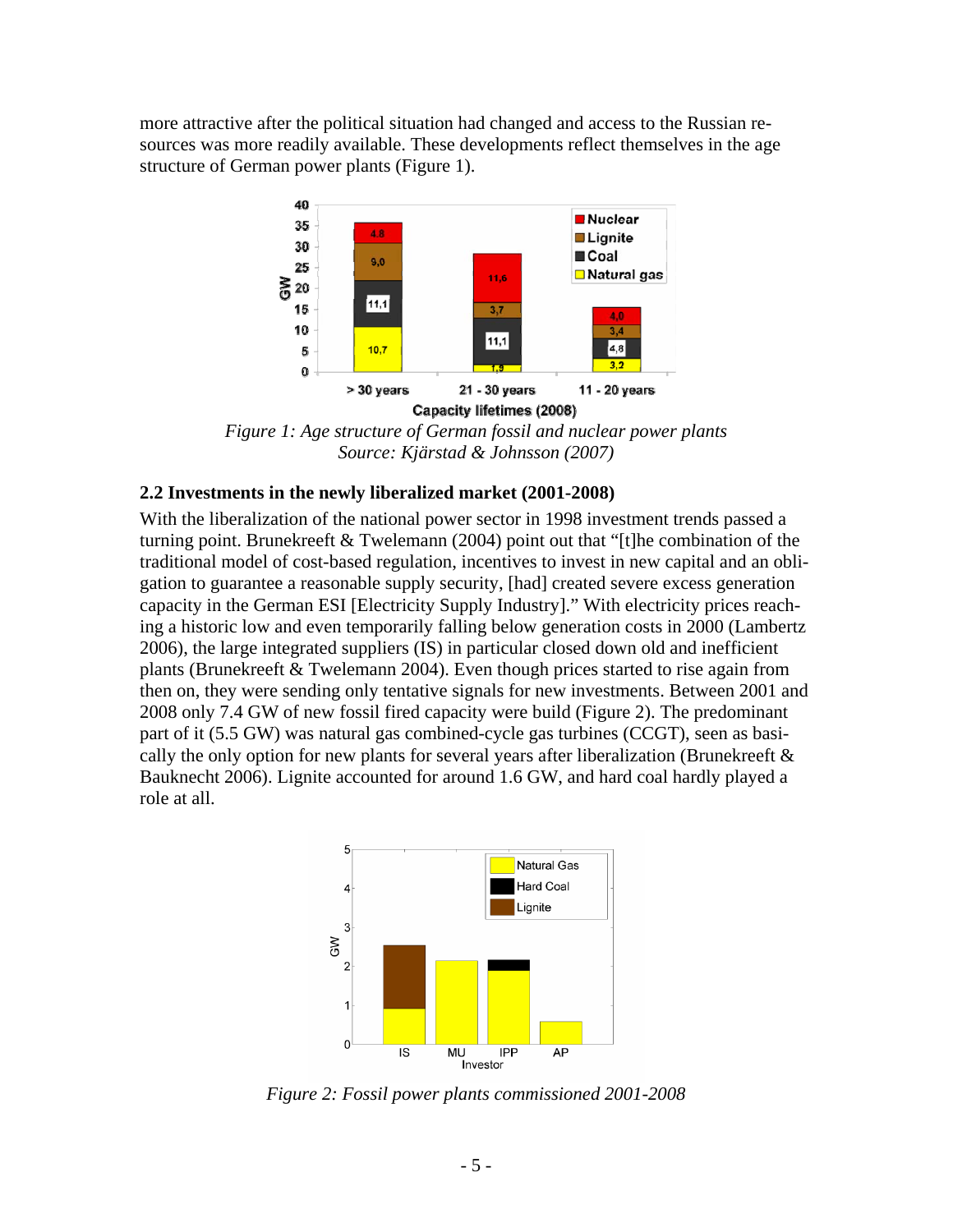### *Sources: BDEW (2007), UBA (2009a)*

Regarding the type of investor coal power plants were exclusively build by an IS or joint ventures with IS majority. In fact, the entire lignite capacity addition stems from the retrofit (2002) and an additional generating unit (2008) of a single plant (Nierderaußem /RWE). Natural gas plants, in contrast, were built by all the various players in the German electricity market: integrated suppliers  $(IS)$ , independent power producers  $(IPP)^3$  $(IPP)^3$ , municipal utilities (MU) and industrial autoproducers (AP). The largest investments were made by IPPs and MUs, but with different scopes and scales in both groups. A more detailed look at the data shows that most municipalities built smaller combined heat power (CHP) plants with capacities of 100 MW or less, whereas the IPPs mostly built larger plants between 425 and 850 MW. These projects – in total three plants all built in 2007 – comprised the only market entry of considerable size by a foreign generator (Statkraft/Norway) and a plant by Trianel, a joint venture of municipal distributors and retailers.

Investments in the post-liberalization period were also backed up by political support. This became eminent for example during the first EU ETS period between 2005 and 2007, where a major part of the natural gas plants were scheduled to go online. As Matthes & Schafhausen (2008) report on allocation negotiations: "[natural gas plants] were very important from a political point of view as well as with regard to their positive impact on the environment and on competition […]. [They] were a political priority, received special incentives (e.g. tax breaks) and were not to be endangered by restrictive allocation provisions for newly constructed plants." One of these priorities was the exemption of natural gas for generating electricity from a fuel tax, which was extended to apply to those power plants that started operation at the end of 2007 (see EC 2004). This indicates that political priorities and respective control have not ceased to exert influence on technology choice even in the liberalized regime. The degree to which this plays a role remains unresolved without further empirical research, but it certainly qualifies as a relevant factor under the methodological background of this analysis.

## **2.3 Current investments and plans**

Only a few years later the situation had changed considerably. Referring to capacity planned or in construction (Figure 3), natural gas as "basically the only option" appears outdated and coal – once again – dominates investments . The bulk of projects are based on hard coal where capacities range from 17.1 GW to 25.8 GW. Projections for natural gas range from 4.5 GW to 14 GW and for lignite from 3.4 GW to 5.9 GW.

<span id="page-5-0"></span> $3$  Foreign integrated suppliers are treated as IPP here.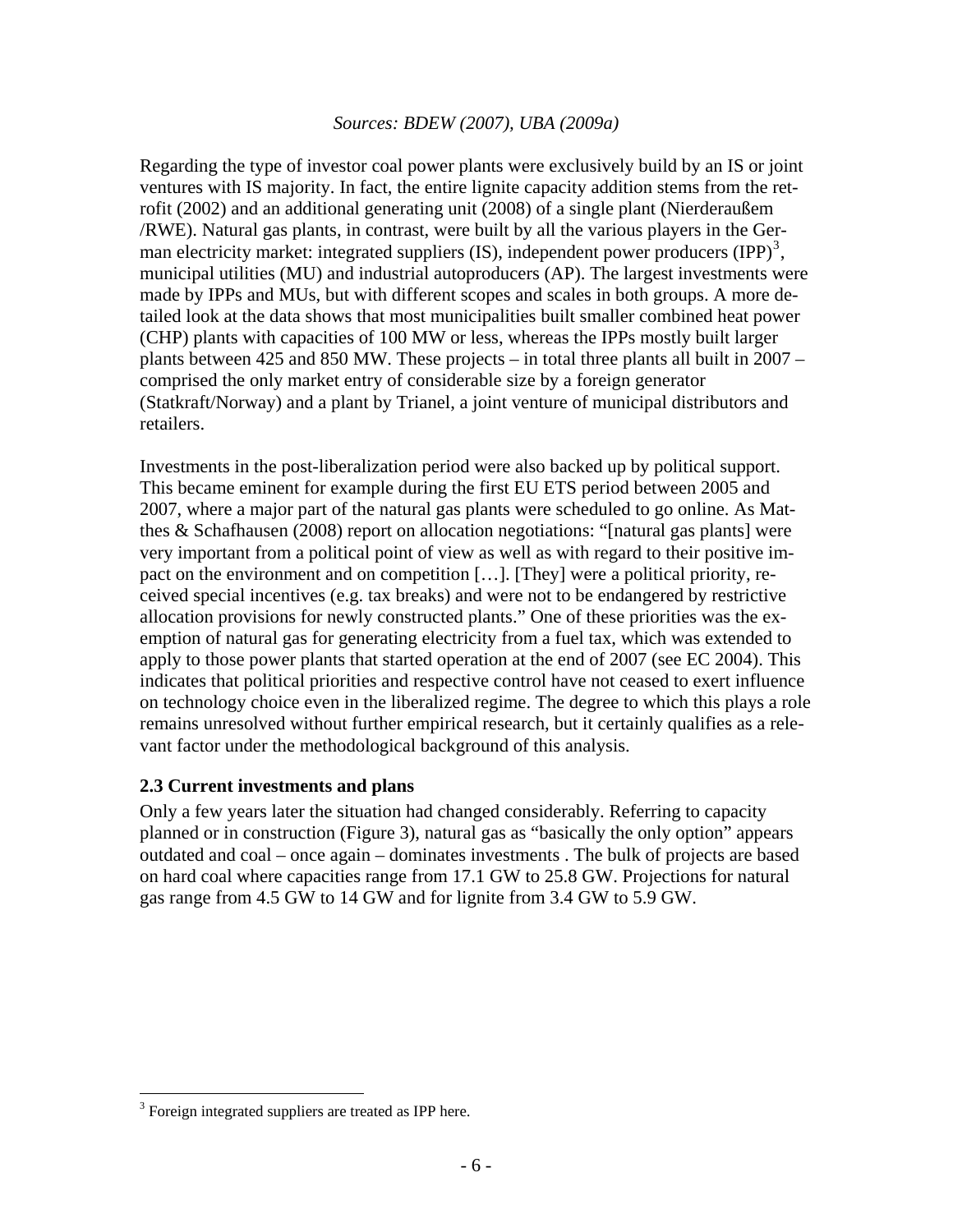

*Figure 3: Fossil power plants planned or in construction Sources: Schmitz (2007), BNetzA (2007), BNetzA (2008), BNetzA (2009), UBA (2009b)* 

These data include projects in all stages from "in study" to "in construction or testphase". As many projects were cancelled in the past it is unlikely that all of these plants, 25- 43.5GW in total, will eventually be built. Moreover, the variation between all sources included in Figure 3, if not based on incomplete information available to the authors, also indicates the unsteadiness in current investment planning activities of the sector. Limited to power plants currently in construction or with very high probability to be built, numbers reduce significantly (Figure 4); all plants are scheduled to go online in 2012 latest.



*Figure 4: Fossil power plants under construction Sources: DENA (2008), Hilmes (2009), BUND (2009)* 

Technology shares now show a completely different picture compared to the 2001-2008 period: coal represents around 80% of all new capacity whereas natural gas falls back to 20%. Furthermore nearly all plants to be commissioned in the next years are projects of ISs, namely E.ON, RWE, Vattenfall and EnBW. Exceptions are hard coal plants by STEAG/EVN (Duisburg-Walsum), Trianel (Lünen) and GDF SUEZ (Wilhelmshaven), and a natural gas plant by a joint-venture with E.ON majority. Concerning sizes, current projects are in the range of 0.5-0.9GW (natural gas), 0.8-1.6GW (hard coal) and 0.8- 2.2GW (lignite), without a single CHP unit. That is, the current period is mainly characterized by the domestic integrated suppliers building large centralized plants.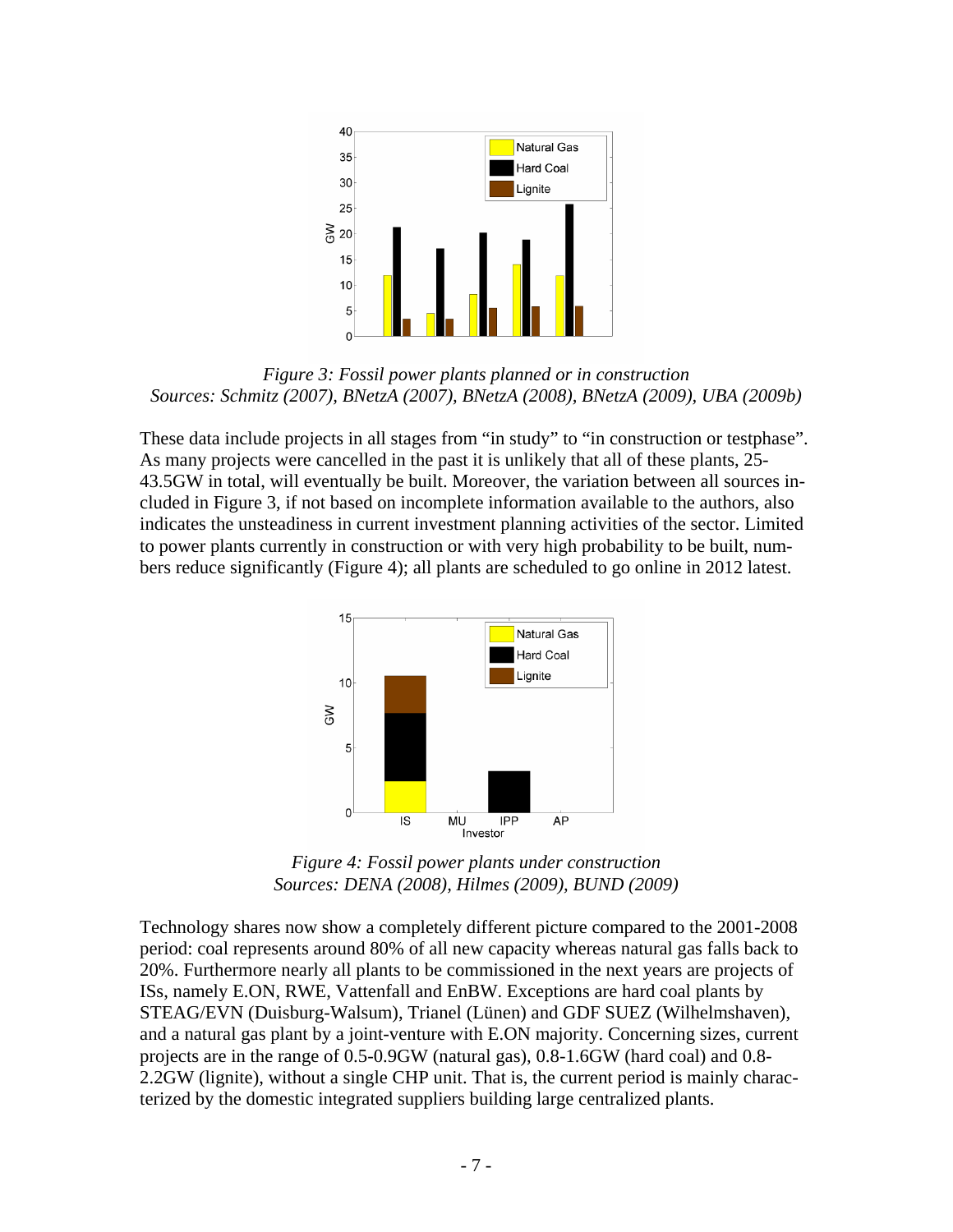In the future the situation may be more diverse again, at least concerning the type of investor. According to planning data reported by Schmitz (2007), 28% of all new projects are run by IPPs or foreign players. However, some major problems remain that threaten this diversity, namely the difficulty of finding proper sites for new plants (Brunekreeft  $\&$ Bauknecht 2006) and the dominance of domestic players in the German electricity market. As Lambert & Krahl (2007) point out, investment plans of the ISs are basically foreseeable for the next few years, which might well prevent new market entries. Moreover, in case of natural gas vertical integration also extends to supply infrastructure with potential negative side effects. In Lubmin for example, a project by a new IPP (Concord) was cancelled due to resistance by supplier Gazprom, which in turn signed a declaration of intent with E.ON to realize the plant itself (Wirtschaftswoche 12.01.2009).

A more detailed examination of the political influence on the current trend will be presented in the following section. But it should be made clear in advance that the existing concentration in the sector, i.e. the emergence of the integrated suppliers in their current form and size, resulted from political tolerance and even stipulation. In 1994 and 2000 politicians agreed on a number of mergers and acquisitions that considerably increased concentration – see Brunekreeft & Bauknecht (2006) for a detailed list. It will later become clearer that to a certain extent this has been a prerequisite of the current situation.

## **2.4 Investments since 2001 in comparison: trend and counter-trend**

Investments since 2001 can be divided into two periods which significantly differ by type of investor and main technology employed. In the early years after liberalization a competitive fringe of municipal utilities and newly founded independent power producers emerged in the German power market. The technology of choice was natural gas then, with IPPs mostly building larger plants whereas MUs built smaller plants often generating CHP. The fact that natural gas prices were on a historic low in 1999 (see BMWi 2009) can surely be seen as a necessary condition. But to assert they were the sole driver probably falls short of the complex interplays involved. This is suggested by a similar case, namely the "dash for gas" in the British electricity industry during the 1990s. As Winskel (2002) argues this dash was "[the] outcome of the interplay of previously excluded international forces with latent local interests, mediated by policymaking expediency […] rather than […] a result of technical and economic imperatives, or structural and regulatory reform.".

In contrast, the period after 2008 is characterized by more extensive capacity additions in a shorter time, namely 13.8 GW in 2009-2013 compared to 7.4GW in 2001-2008. Most of the plants are hard coal fired, and domestic IS account for around 80% of all new capacities. So the new investments in coal can not only be seen as a trend in itself but as a counter-trend to preceding years.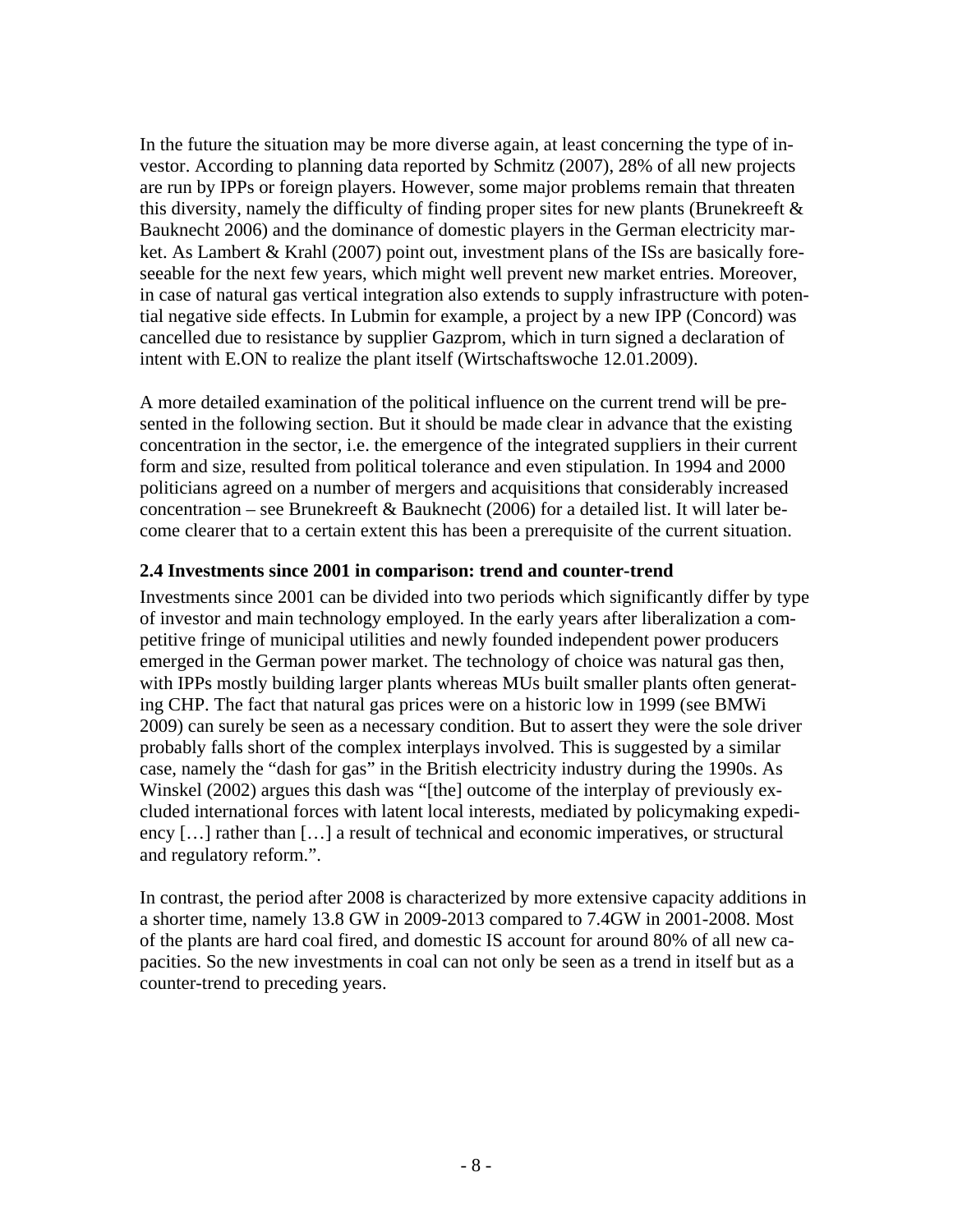# **3. Exploring drivers and decision factors**

In this section potential drivers and decision factors behind the dash for coal will be explored and discussed. A major obstacle thereby is the lack of an integrated theoretical foundation which ex-ante identifies the relevant categories – drivers and decision factors – and clarifies their relationships and causal dependencies. The approach described by Laurikka (2006) probably comes closest to such a framework, with its main strength in integrating organizational structure and decision making. However, it is dedicated to the effects of climate policy and accordingly restricted in the influential factors it accommodates.

The most clear cut approach so far is provided by economic theory, which states that capital and operation costs, broken down to levelised unit costs, are the determinants of technology choice. For descriptions see e.g. Stoft (2002) and IEA (2005); for an extension including risks and electricity price see Hyman et al. (2006) and Andersson (2007). This perspective provides the following decision criteria:

- $\blacksquare$  Operating costs, in particular fuel and  $CO<sub>2</sub>$
- Capital costs and financing
- Market development (technological structure, demand, prices, operation)

Also of economic nature are location factors of sites for new plants. Reich & Benesch (2007) quantify respective costs for hard coal power plants in Germany and find considerable impacts on profitability. Moreover, efficiency improvements and new technological options like carbon capturing and storage (CCS) are an important strategic aspect for investments, potentially creating cost advantages in the long-run. In fact, it is standard practice in the power sector that R&D is performed in pilot project cooperation with envisaged commercial operation. As such, a certain technology path can be actively pursued rather than seen as a future option that evolves exogenously, implying to be a determinant of technology choice. This puts a focus on:

- **Location factors**
- Technological development, in particular thermal efficiency and CCS

Finally, there is also a socio-political perspective on technology choice as for example pointed out by Hadjilambrinos (2000). In a comparative study he shows that these factors shaped the transitions in the energy system in France and Denmark following the first oil crisis. Political influence has also been testified in the last section for the case explored here. On the social level, public acceptance of a technology plays a role, which ranges from general disapproval to not-in-my-backyard (NIMBY) protest. In Germany especially coal – often termed "Klimakiller" (*climate killer*) in the public – is affected and often local or regional authorities join in and hamper projects considerably, as a number of cancelled or delayed projects in the recent past have shown. Besides direct resistance there are potential collateral impacts on image and reputation on the respective investor. Gray and Palmer (1998) suggest that managers need to be concerned in this case, but they also point out that image and reputation are definitely not the only resources that confer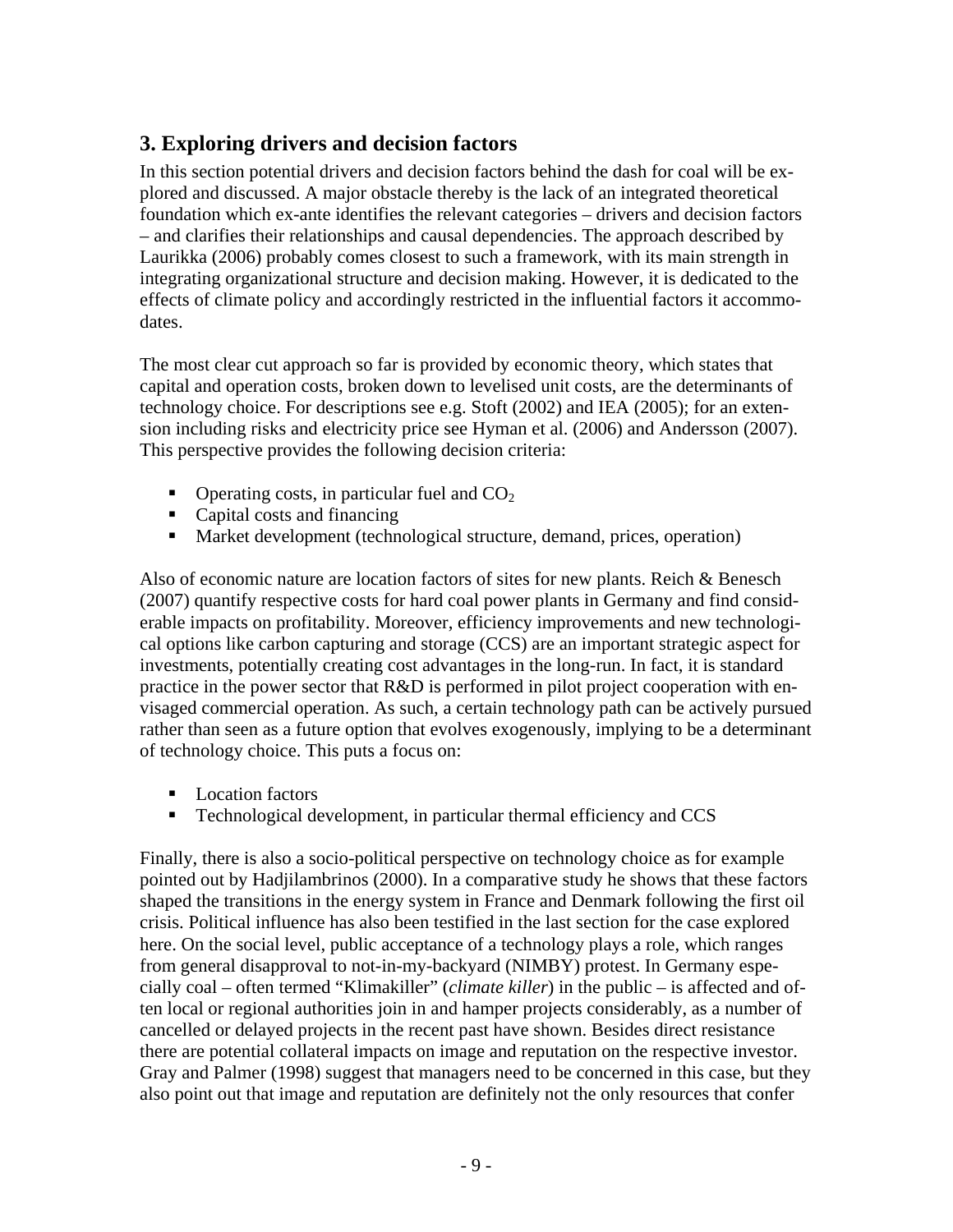marketplace advantages. Until now there is no research on the interaction of image and reputation and technology choice in energy companies. It is difficult to assess the relative importance, but the effects are visible and should not be neglected ex ante. Eventually this  $\text{ adds}^4$  $\text{ adds}^4$ :

- $\blacksquare$  Siting
- Public acceptance
- Political support

In the following all of these dimensions will be explored under provision for being possible causes or ineffective hindrances of the observed trend for coal. Throughout this exploration, and in a final conclusion in Section 4, it will be argued how this trend could possibly be seen as a plausible outcome of the interplay of respective factors and drivers.

## **3.1 CO2 emission costs & windfall profits (EU ETS)**

The costs of  $CO<sub>2</sub>$  emissions suggest themselves as a starting point, because at first glance the trend for coal is a counter-intuitive outcome in particular under climate policy. Its single most important instrument, the EU Emission Trading Scheme (ETS), started in 2005 with a "trial and learning phase" (2005-2007) and has now reached the second phase (2008-2012). A third phase will follow (2013-2020). With a lot of barriers to overcome in the beginning, the trading scheme only slowly reaches effective implementation. Above all, only a minor part of certificates has been auctioned during the first two periods. Accordingly the allocation mechanism, specified in national allocation plans (NAP), and its intricate details are of utmost relevance for new power plants. The German NAP I comprised the following relevant regulations regarding new entrants and closures (see DEHSt 2005): (a) new installations receive free certificates according to projected emissions and limited by technology specific best available technology (BAT) benchmarks for the first 14 years of operation with ex-post corrections, ranging from a minimum of 365kg/ MWh to a maximum of 750 kg/MWh; (b) if old installations are replaced, the respective allocation – based on historic emissions – is transferred to the new installation for four years.

Taking into account that – as economic rationality suggests – opportunity costs for emissions certificates are passed-through to power prices, a free allocation for 14 years represents a valuable asset, even if pass-through rates are in fact lower than the full certificate price. Sijm et al. (2006) estimate rates between 60% (off-peak) and 100% (peak) for 2005 using power exchange data. A report by Point Carbon (2008) also assesses pass-through rates in Germany as high (75%-100%). Thus an extra stream of revenues is generated, which reduces both investment costs and risks (Hilmes & Kuhnhenne 2006). Moreover, the BAT based discrimination between technologies does not provide an incentive for the more environmental friendly natural gas option. Rather it was the explicit intention of policy makers that the construction of new power plants should not be hampered by allocation rules (Matthes & Schaffhausen 2008).

<span id="page-9-0"></span> $4$  For comparison with risks compiled by an investor see Vattenfall (2008).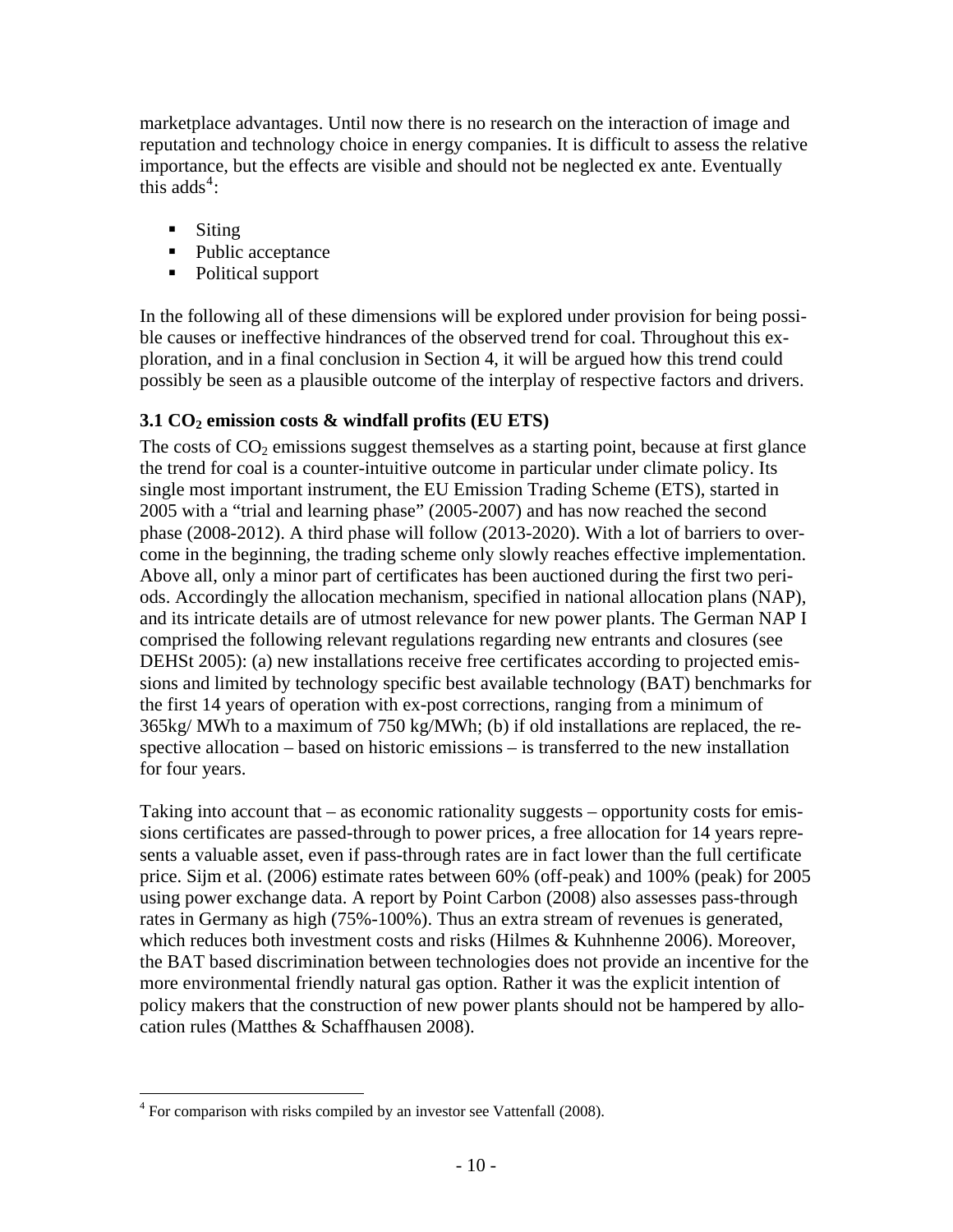This situation provoked broad criticism resulting in important revisions of NAP II in this regard<sup>[5](#page-10-0)</sup>: (a) new plants receive an annual allocation of  $365\text{kg}/\text{MWh}$  (natural gas) and 750kg/MWh (other technologies) multiplied by capacity and predefined full load hours, namely 7.500 hours for natural gas and hard coal and 8.250 hours for lignite; (b) free allocation are granted only for the duration of the second phase (2008-2012), i.e. for a maximum of five years. The former amendment can be seen as an explicit incentive for natural gas when compared to the factual load factor of this technology (see Section 3.4). Nevertheless, within the first two periods of the ETS allocation rules have set no priority on natural gas over coal. On the contrary, technology specific benchmarks combined with grandfathering have generated (existing plants) or offered (new plants) enormous rents for coal. This also holds for natural gas, but due to smaller allocations only to a lesser ex-tent<sup>[6](#page-10-1)</sup>. Accordingly, the ETS as implemented in the German NAP I and II has even provided additional incentives for coal. In fact, as an early comparison of NAPs for period II has shown (Neuhoff et al. 2006a), Germany has allotted the highest number of certificates for new coal power plants among ETS participants<sup>[7](#page-10-2)</sup>.

From phase III on certificates will be fully auctioned, at least in Western European countries. Under such a regime costs for certificates will directly modify the cost structure according to carbon intensity thus adjusting incentives in favor of natural gas. The magnitude of this effect will clearly depend on the future price of emission certificates, which is subject to a number of uncertainties. A market survey by Point Carbon (2009) reports expectations for 2020 certificate (EUA) prices to peak at 30-50 $\epsilon$  with around 85% of respondents estimating this price level or a lower one. Modeling results by IEA (2008) suggest 90\$ and 180\$ in 2030 for a 550ppm and 450ppm scenario respectively. Such magnitudes are certain to have a significant impact (see Section 3.4). Still they must be related to fuel costs and technological options and will be picked up again.

#### **3.2 Fuel costs**

 $\overline{a}$ 

Another essential component of the cost structure are fuel costs, especially for natural gas plants. Several scenarios are available (see Table 1) that may well be used as an indicator of the respective price risks. Estimated price increases for 2030 and beyond are on average lower for hard coal than for natural gas. In particular every single scenario predicts a higher prices for natural gas relative to hard coal in the future. The situation is quite different for lignite, for which there are no market prices and where extraction costs probably remain constant or only slightly increase in the future (Schiffer 2008). Altogether this suggests that the already existing fuel cost discrepancy between coal and natural gas will further intensify. Moreover there is much more uncertainty about future prices for natural gas than for hard coal, mainly because of the strong link to the oil price, which itself is exposed to a number of acute risks in forecasting (IEA 2008).

<span id="page-10-0"></span><sup>&</sup>lt;sup>5</sup> See Brunner (2008) for an overview of the preceding political processes and Schafhausen (2006) for an interim ministerial report.

<span id="page-10-1"></span><sup>&</sup>lt;sup>6</sup> The discrepancy is somewhat reduced because certificates used for coal during off-peak were passed through at lower rates (see above).

<span id="page-10-2"></span> $7$  For a more recent overview on NAP IIs see Schleich et al. (2009).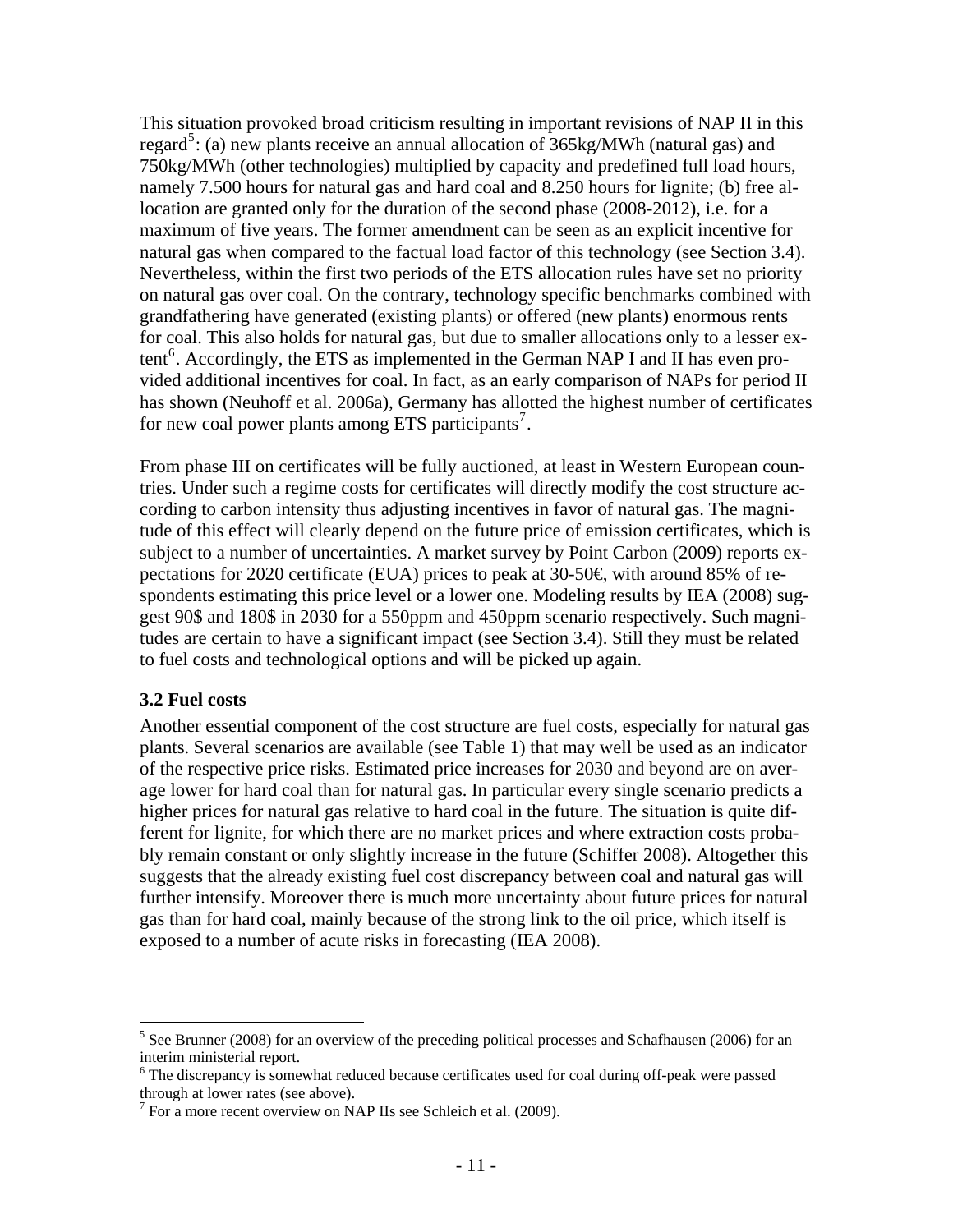| Fuel             | <b>Scenario</b>        | <b>Scope</b> | <b>Period</b> | Price inc. $[\%]^*$ |
|------------------|------------------------|--------------|---------------|---------------------|
| <b>Hard coal</b> | IEA (2007)             | <b>OECD</b>  | 2006-2030     | $-2.7 - 15.6$       |
|                  | DG TREN (2007)         | Europe       | 2005-2030     | 0.7                 |
|                  | WEC (2007)             | Europe       | 2005-2035     | $40.3 - 59.7$       |
|                  | IEA (2008)             | <b>OECD</b>  | 2007-2030     | 51.0                |
|                  | <b>EWI/EEFA (2008)</b> | Germany      | 2005-2030     | $-4.3$              |
| Lignite          | <b>EWI/EEFA (2008)</b> | Germany      | 2005-2030     | $0**$               |
| Natural gas      | IEA (2007)             | Europe       | 2006-2030     | $0.3 - 41.1$        |
|                  | <b>DG TREN (2007)</b>  | Europe       | 2005-2030     | 38.0                |
|                  | WEC (2007)             | Europe       | 2005-2035     | $64.8 - 96.3$       |
|                  | IEA (2008)             | Europe       | 2007-2030     | 101.9               |
|                  | <b>EWI/EEFA (2008)</b> | Germanv      | 2005-2030     | $-11.1 - 33.3$      |

\*real prices (base year); \*\*assumption

*Table 1: Coal and natural gas price scenarios*

Scenarios of central institutions like IEA or WEC certainly shape expectations of future trends, but they are no precise forecasts and are not meant to be  $8.8$  $8.8$ . So after all investors assessing economic profitability base their decisions upon proprietary scenarios that reflect specific supply contracts, market positions, generation portfolios and expectations about the future. This has been confirmed in an empirical study of investments of German generators during ETS phase I by Hoffmann (2007), who states that "[s]ince investment decisions highly depend on the underlying assumptions on fuel price, government policy, and allowance cost scenarios, different companies come to different conclusions which technology may fit best to their current portfolios.". As Hoffmann further confirms, conservative gas price scenarios and high  $CO<sub>2</sub>$  price assumptions have favored investment in natural gas power plants, whereas increasing natural gas prices have lead to a preference for coal power plants. Such a crucial dependency also arises in numerical investment models, for instance Neuhoff et al. (2006b) find for an UK simulation that quantitative results may invert if assumptions on gas prices and investor expectations are changed. The basic conclusions here are not precise forecasts, but the fact that investments in gas power plants incur higher fuel price uncertainty and thus pose a higher financial risk to investors.

#### **3.3 Capital costs & financing**

 $\overline{a}$ 

A third factor are capital costs and how new plants are financed. Contrary to natural gas plants, where fuel costs hold the highest share, capital costs are predominant for coal power plants (see Section 3.4), which require large investments of around 1 billion Euro and more for typical sizes (>750 MW). Power plants are financed by a mixture of equity and loans or bonds issued at the capital market, with the relative share depending on company size, liquidity and market rating. In general there is a more favorable debtequity ratio of up to 50:50 for the larger companies compared to 70:30 for smaller ones (A.T. Kearney 2009). In fact, all integrated suppliers in Germany receive top ratings and thus can finance debt by issuing bonds with relatively low interest rates. Thus large investors face a comparingly favorable situation regarding new coal power plant projects. This becomes all the more important because costs for new capacity, especially for hard coal

<span id="page-11-0"></span><sup>&</sup>lt;sup>8</sup> "[T]he Reference Scenario is not a forecast: it is a baseline picture of how global energy markets would evolve if the underlying trends in energy demand and supply are not changed." (IEA 2008)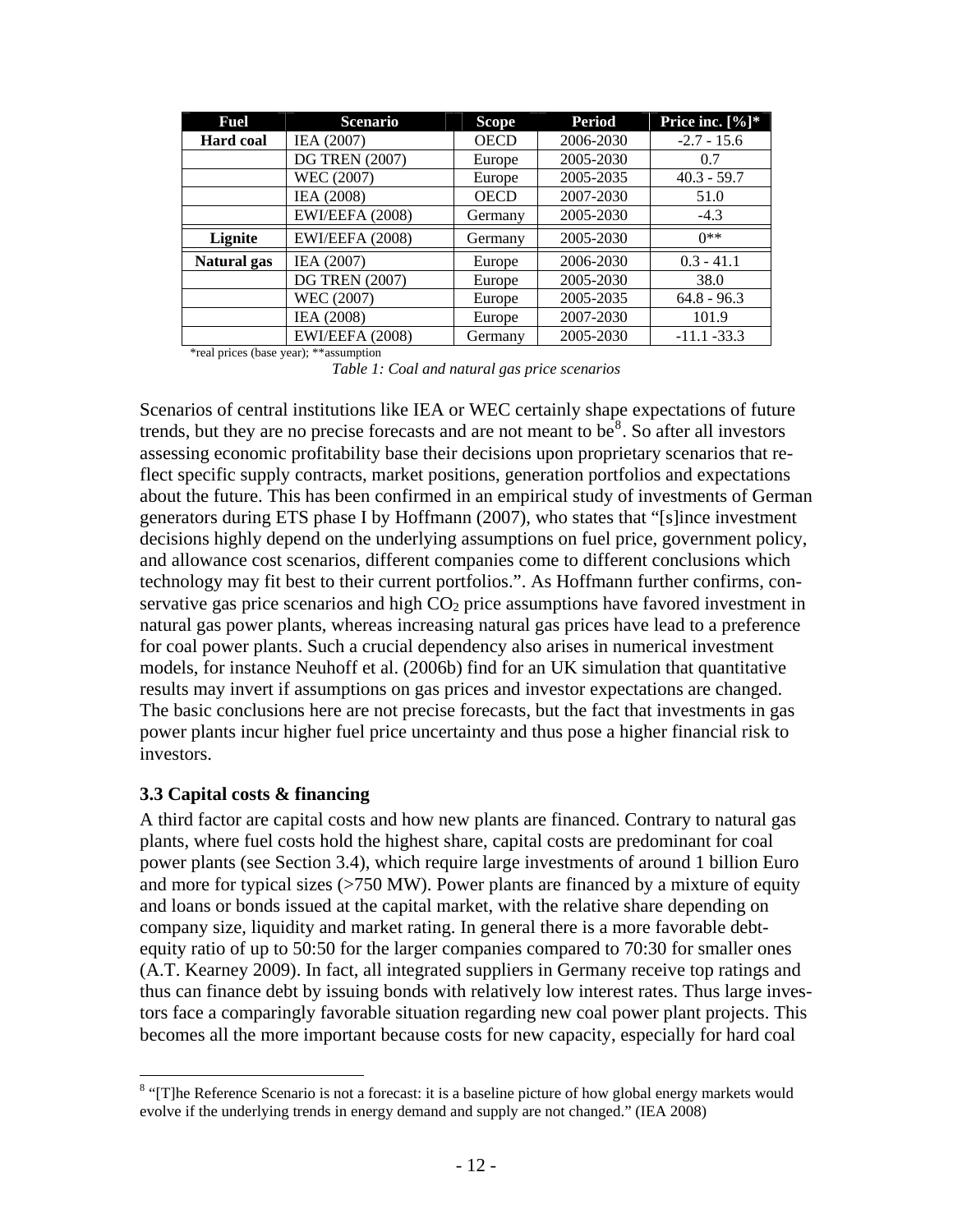plants, have considerably increased – nearly 100% – during the last years; see for example IEA (2008) and Handelsblatt (05.09.2007). In 2007 alone six projects with a total capacity of 6.5 GW were cancelled – at least two of them due to rising investments costs (Handelsblatt 21.01.2008). Both projects were planned by municipal utilities: SW Bremen and SW Köln. A report by CapGemini (2008) confirms that many smaller generators, mostly smaller municipal utilities, are struggling with steadily increasing capital costs in the last years. Indeed, as was shown in Section 2, the share of investors other than IS planning new coal plants is remarkably low.

| EVU                                                                   | <b>Time horizon</b> | Inv. [billion EUR]* |  |
|-----------------------------------------------------------------------|---------------------|---------------------|--|
| EnBW                                                                  | 2011                | 7.7(4.1)            |  |
| Vattenfall                                                            | 2012                | $6(6**)$            |  |
| <b>RWE</b>                                                            | 2012                | 32(10)              |  |
| E.ON                                                                  | 2010                | 60 (12)             |  |
| *investments in generation capacity in brackets, **including networks |                     |                     |  |

*Table 2: IS investment programs Source: Enbw.com, Eon.com, Handelsblatt, FAZ* 

The new plants are part of investment programs which have been initiated by all German IS within the last years (see Table 2). In the case of RWE and E.ON only a part of this money will be spent in Germany, but the mere numbers alone demonstrate the magnitude at stake. Even though the global financial crisis has certainly put some limits on these ambitious plans, the energy sector in comparison can still issue bonds at very favorable conditions of around 5% interest rate or even lower according to press releases by respective companies. As a matter of fact, E.ON for example has already secured three quarter of total procurement of all conventional power plants under construction worldwide (E.ON 2008).

Taking the substantial capital required for coal, substantial cash flows have been an important prerequisite and thus a necessary condition for this development. At least three sources of increasing or additional incomes for ISs during the last years can be identified: first, as shown in the previous section inefficient capacities were closed before 2000 and only minor capacity additions followed afterwards. Second, wholesale prices had in-creased around 80% between 2000 and 2007 (BMWi 200[9](#page-12-0))<sup>9</sup>. The by then more efficient portfolios of the ISs suggest that they have increased profitability in these years. Finally, as described in Section 3.1 additional income was created from 2005 on by grandfathered ETS certificates. According to data from UBA (2009a) integrated suppliers operate more than 50% ( $\sim$ 14.5GW) of all hard coal and nearly 100% ( $\sim$ 21.2GW) of all lignite plants in Germany, which makes them main profiteers of this scheme. CapGemini (2008) estimates that E.ON and RWE have earned around 5 billion Euro windfall-profits from  $CO<sub>2</sub>$ certificates in 2007 alone. Assuming that these profits at least partly reimbursed the aforementioned investment programs, the ETS has created an exceedingly unintended outcome in this case.

<span id="page-12-0"></span> $9$  Prices for base load fuels had also increased, but to a lesser extent (see BMWi 2009).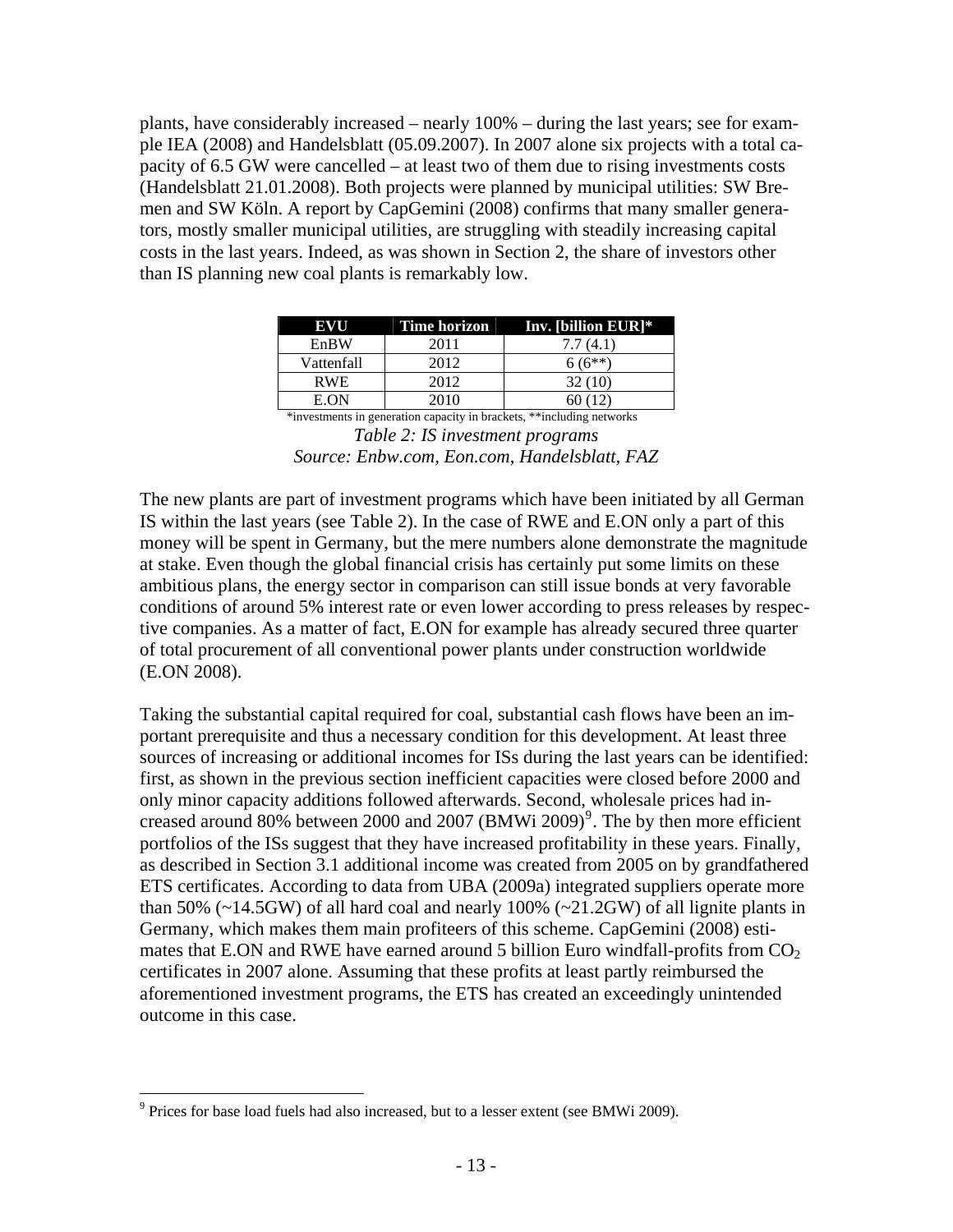### **3.4 Market & generation**

Apart form cost aspects market factors essentially determine the profitability of a new plant. They include total demand and the detailed structure of supply (merit order), which determine the price for electricity and the capacity factor (annual full load hours) for each plant. The latter breaks down to the share of investment costs per generated unit.

The German electricity market is characterized by substantial nuclear (~21GW) and lignite ( $\sim$ 21GW) capacities serving base load demand (see Figure 5)<sup>[10](#page-13-0)</sup>. On top hard coal  $(\sim 25$ GW) and natural gas  $(\sim 15$ GW) plants supply intermediate load; peaks load is served by older gas turbines and oil. In addition, around 34GW of renewable energy capacity – mostly wind and hydro – is installed, which in 2007 has supplied 14% of the total annual demand (BMU 2008b). Yearly fluctuations range around 40-50% of annual peak demand, leading to an operation of less costly technologies at higher number of hours during the years than more costly ones<sup>[11](#page-13-1)</sup>. Corresponding full load hours (Table 3) thus reflect the  $\frac{1}{2}$  cost structures<sup>[12](#page-13-2)</sup> of all plants in the German market.

| <b>Technology</b>  | <b>Annual full load hours</b> |
|--------------------|-------------------------------|
| Nuclear            | 7770                          |
| Lignite            | 6880                          |
| <b>Hard Coal</b>   | 4490                          |
| <b>Natural Gas</b> | 3330                          |

*Table 3: Annual full load hours by technology Source: VDEW (2007)* 

As has already been argued earlier, notwithstanding liberalization there is still considerable influence on the development of electricity supply from the political level in general and regulatory frameworks in particular. In 2002 the German government decided the nuclear phase out by which all respective capacity will be closed down by around 2023. Assuming this decision will be carried out as planned, around a fifth of the total capacity in the market – and half of all base load capacity – will go offline during a relatively short time period. Moreover, in 2007 an integrated energy and climate protection program (IKEP) was adopted with the following targets for 2020 relative to 2005 regarding electricity generation: (a) the share of combined heat power (CHP) shall be increased from 12% to 25%, (b) the share of renewable energies shall be increased from 13% to 25-30%, and (c) energy efficiency measures shall reduce total demand by 11%.

| Study                           | <b>Demand red.</b> |
|---------------------------------|--------------------|
| Ecofys (2008)                   | $4.1 - 5.8\%$      |
| <b>BMU</b> (2008a)              | $7.7 - 10.6\%$     |
| UBA (2008a)                     | $1.8 - 6.3\%$      |
| EWI/EEFA $(2008)*$              | $-2 - 6\%$         |
| *no explicit assessment of IKEP |                    |

*Table 4: Electricity demand in 2020 (relative to 2005)* 

 $10$  Capacities according to UBA (2009) and BMU (2008).

<span id="page-13-1"></span><span id="page-13-0"></span> $11$  This does not apply to renewables subsidized through feed-in tariffs which in general are operated independent from demand.

<span id="page-13-2"></span> $12$  To a certain extent operating constraints like ramping or maintenance times also play role.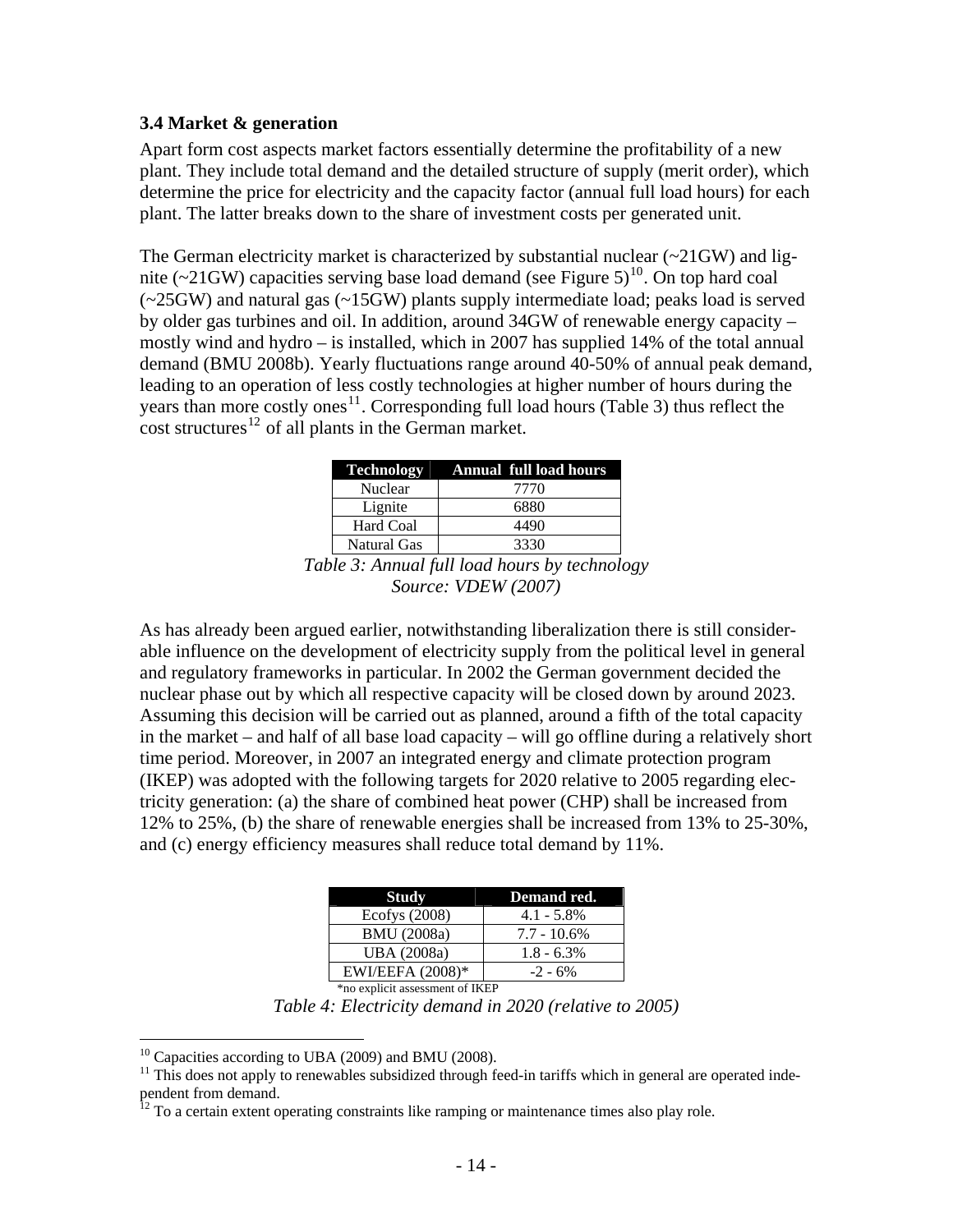Assuming that both schemes will finally become reality, the electricity sector will experience a major transformation during the next decade. There is considerable uncertainty though whether targets, especially demand reduction, can be reached (see Table 4). Furthermore it cannot be ruled out that a future government will suspend the nuclear phase out (Bode 2009). This opens up certain scenarios sketched by Hilmes (2009) regarding the share of fossil (non-CHP) generation in 2020 compared to 2005, when they had a share of 48% in total generation (Table 5). Results indicate that if both policies unfold according to current plans, fossil generation will be reduced by 19%. If under a first scenario the nuclear phase out will be revoked, fossil generation will be reduced even further by 42% to only 6%. Under a second scenario, if efficiency targets cannot be reached and demand remains constant, the share of fossil generation will only be reduced by 9%. This broad span of potential developments – reductions between 9% and 42% – shows the high sensitivity of fossil generation on the political and regulatory framework.

| Nuclear phase out Efficiency targets Fossil generation |        |
|--------------------------------------------------------|--------|
|                                                        | $-19%$ |
|                                                        |        |
|                                                        | $-9%$  |

*Table 5: Fossil generation in 2020 compared to 2005 under various policy scenarios (modeling results) Source: Hilmes (2009)* 

How the various scenarios break down to a relative advantage for either coal or natural gas is not self-evident: both fossil technologies face considerable market risks in the future. Concerning the IKEP targets for renewables though, a distinct advantage will arise for natural gas from a larger penetration, especially by wind. In particular during off-peak hours high volumes of wind energy will displace conventional base load technology in the merit order and reduce the market price for electricity at the same time<sup>[13](#page-14-0)</sup>. In fact, with increasing wind capacities, this may happen more often and over consecutive time periods. In turn this leads to a lower number of full load hours for base load technologies reducing respective profitability – a situation well anticipated in the course of new nuclear power plants in the UK (Guardian 2009). Moreover, if the markets adept to this situations operators of base load plants may opt for a temporary shut down instead of uneconomic operation due to ramping constraints in the short run. In the long run coal and nuclear capacity may even be closed down, resulting in considerably higher prices during peak times. This situation, together with the relative flexibility in serving volatile load, would imply a distinctive advantage of natural gas over coal (see Wissen & Nicolosi 2008).

## **3.5 Cost structure comparison**

 $\overline{a}$ 

Earlier in the article it was claimed that natural gas can be seen as the only viable alternative to coal for new investments in Germany. The factors discussed so far allow a comprehensive comparison of the cost structures of both technologies at this point, which will clarify the economic validity of this assumption. In fact, the German energy regulator for

<span id="page-14-0"></span><sup>&</sup>lt;sup>13</sup> Since October 2009, the EEX allows negative bids. Since then, the electricity price has fallen below  $0 \in$ for a number of times, e.g. on 05.10.09.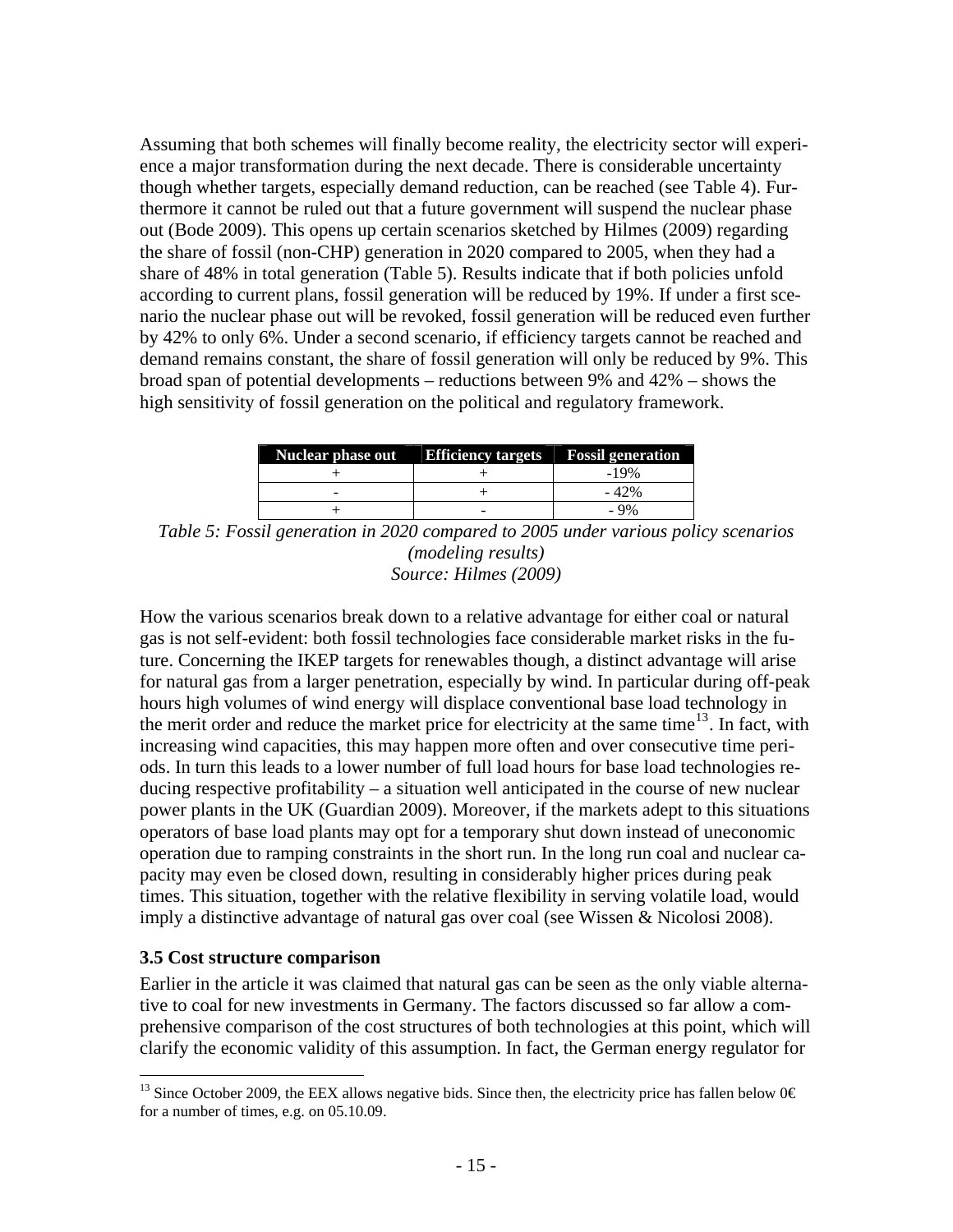example states that there exists no direct competition between power plant technologies of different load levels (BNetzA 2006).



*Figure 5: Long-term new entry costs in Europe based on E.ON assumptions Source: Adapted from E.ON (2008)* 

Figure 5 shows levelized unit costs for hard coal and natural gas based on E.ON assump-tions<sup>[14](#page-15-0)</sup>. Total costs consist of two parts: fixed capital and other operation costs, which decrease with increasing annual full load hours (see above). And variable costs independent of the capacity factor, predominantly fuel and carbon costs. Without taking carbon costs into account the traditional segmentation of technologies along load levels can b e observed. Hard coal, where capital costs are high and fuel costs are low, becomes increa s ingly attractive if extensively utilized, whereas for natural gas the opposite holds. It must be added that E.ON's choice of capacity factors in Figure 5 does not reflect the current situation (see Table 3). Nevertheless, the extreme cases depicted are useful to explore limits. Moreover, state of the art hard coal technology allows base load operation (BKartA 2007), which justifies 8000h/a for this technology.

Taking the full spectrum of costs including carbon, as will be the case from 2013 on (see Section 3.1), the cost differentials between hard coal and natural gas will shrink significantly. The obvious reason is hard coal's higher carbon intensity, which is roughly twice as high as that of natural gas (see Konstantin 2009). With relatively marginal differences in costs, the risks associated with each factor may play a decisive role. In particular future prices for carbon and fuel will be essential. Carbon prices have already been accounted for with some sensitivity  $(20EUR/t, 40EUR/t)$  – current forecasts suggest these magnitudes are reasonable for the mid future, but in the long run prices may be higher (see Section 3.1). Concerning fuel prices, scenarios forecast an increase for natural gas until 2030 up to around 100%, whereas upper limits for hard coal are only in the order of 50% (see Section 3.2). So the existing disparity in absolute fuel costs as shown in Figure 6 may likely intensify in the years ahead. In summary, concerning technology choice the costs of fuel and carbon and their respective risks rather exclusively support different options: with a focus on fuel hard coal is more favorable, with a focus on carbon it is natural gas.

## **3.6 Carbon capture & storage**

 $\overline{a}$ 

In the light of the previous findings, carbon capture and storage (CCS) is a promising technology especially for operators of coal power plants. Regulatory and legal frame-

<span id="page-15-0"></span> $14$  For scientific assumptions see for example Konstantin (2009).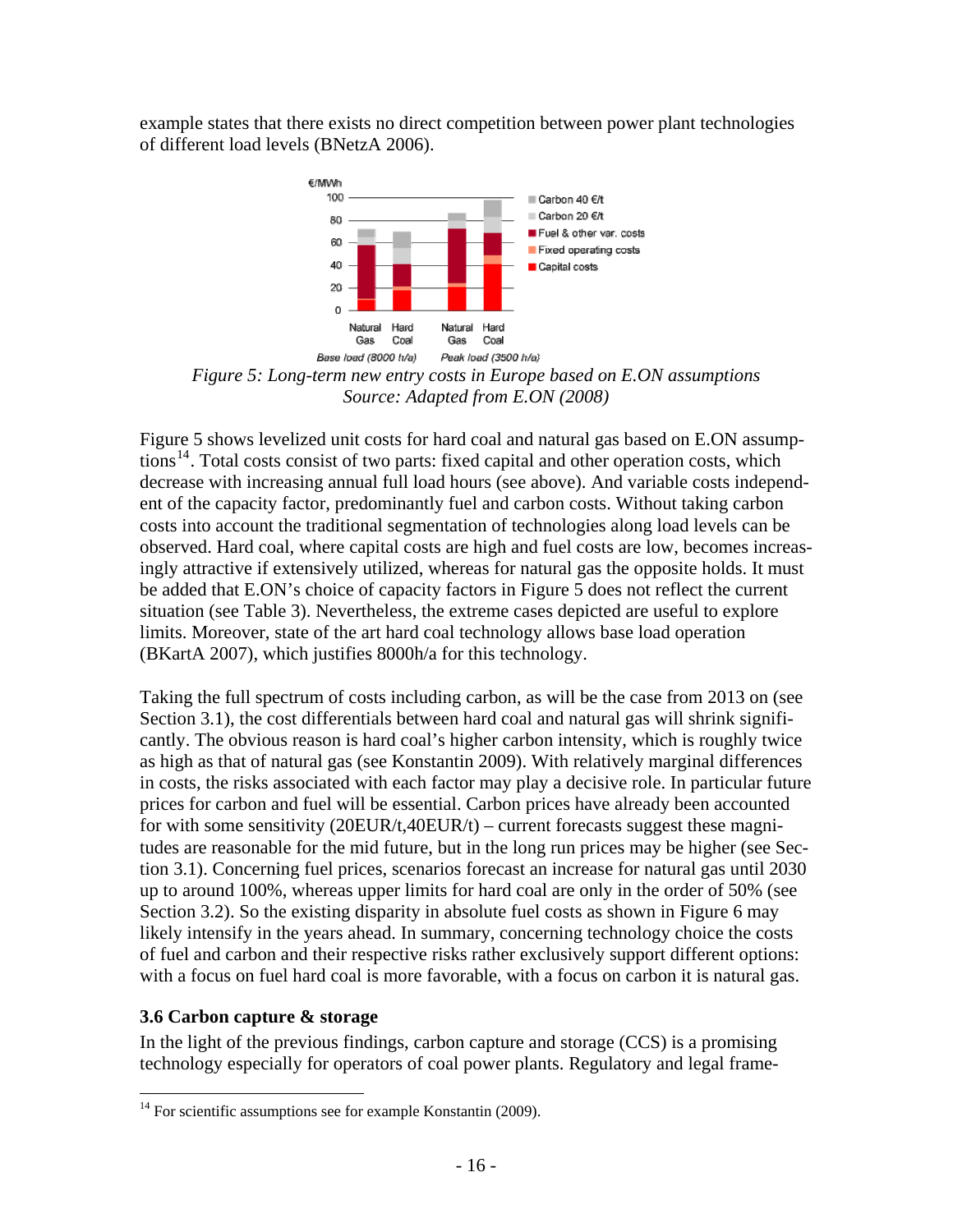works are currently in preparation on EU and national level, and CCS appears to gain momentum, even though there are still many unresolved problems; see e.g. MIT (2007). In Germany all IS are engaged in pilot projects except EnBW, which only cooperates in R&D projects with the University of Stuttgart and VGB PowerTech. Vattenfall already operates a 30MW lignite/hard coal pilot plant in Schwarze Pumpe. The capacity is envisaged to be extended to 375MW incurring total investments of around 1 billion Euro (Reuters.com 06.03.2009). RWE has announced a 450MW lignite plant in Hürth to be commissioned in 2014 with a total budget of around 2 billion Euro. Moreover, pilot facilities for capturing  $CO<sub>2</sub>$  are planned by the UK division RWE npower. According to press releases E.ON has announced three smaller pilot projects for post combustion in Germany, all of them in cooperation with other firms. The biggest projects though are planned in Kingsnorth and Killinghome (UK); an investment plan has already been submitted to UK government as part of its CCS program for pilot projects with a total budget of 1.5 billion £ (Carboncommentary.com 14.01.08). All companies have applied for partial public funding of their projects.

Having CCS available represents a valuable option once certificate prices rise to higher levels. Assuming it will prove feasible, associated abatement costs can be interpreted as a "ceiling" on the certificate price, i.e. operators either buy certificates or equip plants with CCS depending on the respective costs. Costs estimates are roughly in the same order of magnitude: IEA and McKinsey predict abatement costs of 35-60\$ and 30-45 $\epsilon$  per ton if CCS reaches maturity around 2030 (Economist 05.03.2009). As technological costs in general follow a downward slope while the price for certificates should follow an upward slope (see Section 3.1), CCS will probably be the economic choice in the long run. DB Research (2008) goes even further by stating that they think the ETS policy objective is actually to make CCS power plants the new entrant of choice by 2020. Hence it can be argued that CCS can preserve current technology cost rankings as discussed above, where otherwise a constantly rising certificate price would gradually make natural gas profitable, even in base load levels. There are still high uncertainties if CCS will ever become a feasible technology and at what costs, but if it does it will definitely yield higher benefits for coal than for natural gas.

## **3.7 Thermal efficiency**

A major disadvantage of CCS is a loss in plant efficiency of about 9-10 percentage points due to additional energy required for capturing and compressing  $CO<sub>2</sub>$ . To a certain part this can be counteracted by the increase in efficiency achieved by state-of-the-art power plant technology. This comes along with a need for modernization: even though current average coal plant efficiency of 38% still ranks high on global level (Ecofys 2007), relatively large improvements appear possible. Referring to the thresholds defined by a "Malus rule" in NAP I it can be assumed that at present the lower limits are 32% for lignite plants and 36% for hard coal plants. Indeed, as Hoffmann (2007) reports, energy companies have retrofitted affected plants during the first ETS period to meet these limits. So efficiency gains of 10-15% in particular for older plants seem realistic. Moreover, either with CCS or without, reducing fuel intensity in power generation leads to a more economic cost structure and thus can be a favorable investment option. Table 6 shows the potentials of future technologies as reported by BMWi (2008).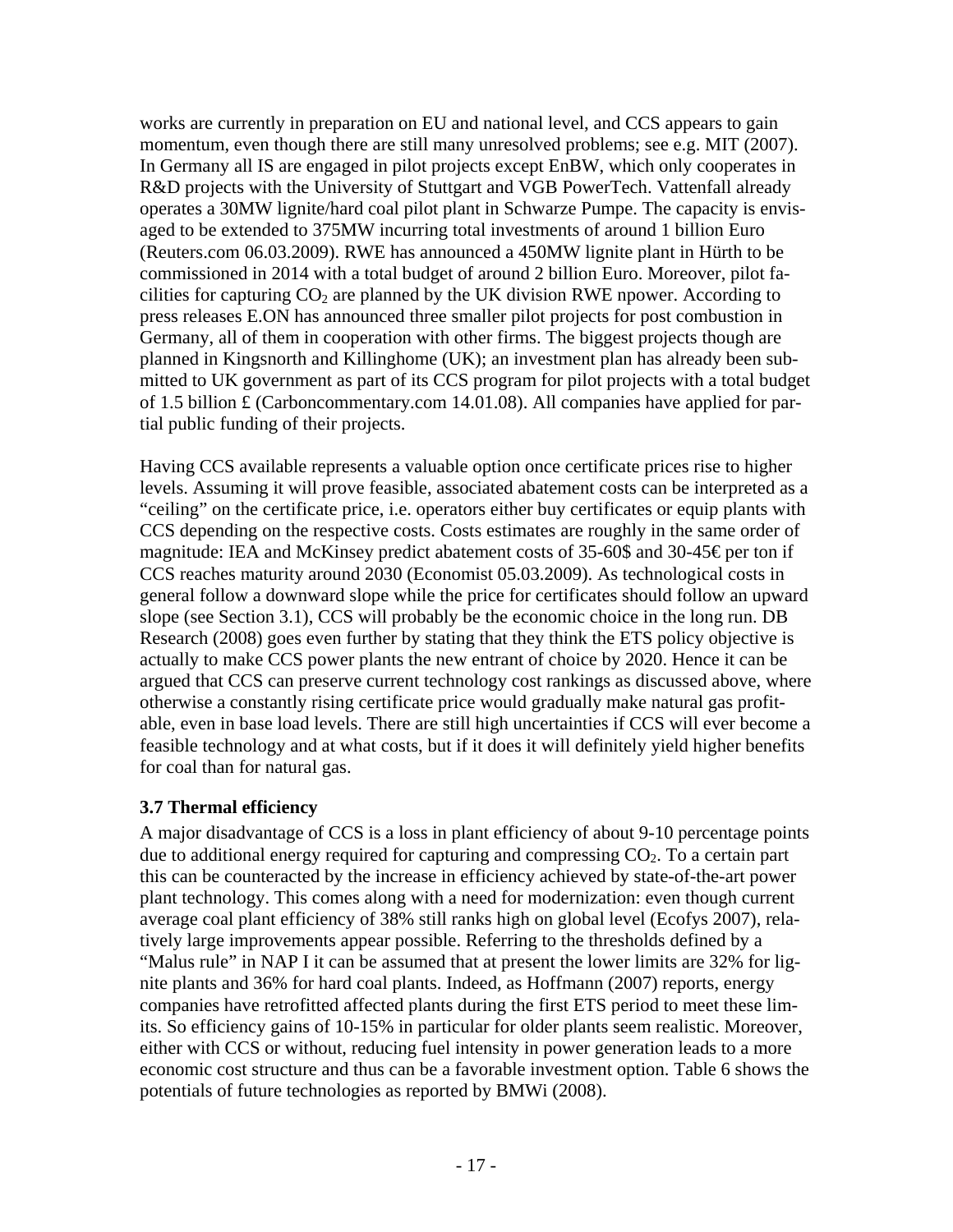| <b>Technology</b>                               | <b>State-of-the-art</b> | <b>Est. efficiency 2020</b> |  |
|-------------------------------------------------|-------------------------|-----------------------------|--|
| Lignite                                         | $43 - 44\% / 47\%$      | $>50\%$                     |  |
| Hard Coal                                       | $45-46\% / 50\%$ **     | $>50\%$                     |  |
| Natural Gas<br>59%<br>63%                       |                         |                             |  |
| *RWE WTA Technology, **E.ON Wilhelmshaven $50+$ |                         |                             |  |



As can be seen expected efficiency gains within the next decade amount to at least 5-6% for coal and around 4% for natural gas. This is also confirmed by Brunekreeft & Bauknecht (2006), who highlight that strong technological advances are expected for coal. Currently there are two projects at the technological frontier, both supported by public R&D programs: a supercritical hard coal plant (>50%) by E.ON in Scholven (COM-TES700) and Wilhelmshaven (planned for 2015), and a new technology for pre-drying lignite (WTA) by RWE which increases efficiency of lignite plants up to 47%. This underlines that electricity companies are actively engaged in further exploiting the potentials, especially for coal. Even though both technologies are relatively mature, potential advances and R&D activities pushing them forward suggest that coal will improve its position compared to natural gas in the future. A global rising demand for new coal power plants, especially in China and India, will possibly accelerate this trend.

## **3.8 Replacing & siting**

 $\overline{a}$ 

In comparison to decision factors the question of what actually drives investments has been hardly dealt with so far. Especially if new capacities are added or planned extensively, it can be assumed that the drivers are tangible in the sense that investments are made by a substantial part of the sector and not only a single company. In this regard Platts (2008) subsumes that "[t]raditionally, the construction of large power projects in fully-developed economies was driven by requirements to replace older plants and meet load, thus imparting a cyclical nature to the deployment of new plant as large-capacity units were added in step-wise fashion". Even though this does not hold to full extent in the now liberalized markets any more<sup>[15](#page-17-0)</sup>, replacement still represents an important factor if plants must ultimately be closed for technical or political reasons. In such cases where old facilities cannot be upgraded or retrofitted, a new plant must be built which in principle implies a new choice of technology. However, from a market perspective one could argue that the new plant should 'fill the gap' created by the closure of the old one. As long as demand profiles and supply structure do not change significantly, the supplydemand equilibrium is probably best maintained by choosing a similar cost structure a nd load le vel.

Taking the age structure of installed capacity in Germany as described in Section 2.1, it becomes clear that there is a considerable necessity for replacement over the next years. In 2008 around 35GW of conventional capacity was 30 years or older; thus many plants have outlived average lifetimes of 25-40 years. This situation has been foreseeable for many years and created a permanent debate whether the liberalized market will create

<span id="page-17-0"></span><sup>&</sup>lt;sup>15</sup> See for example Murphy & Smeers (2005) and further remarks in Platts (2008).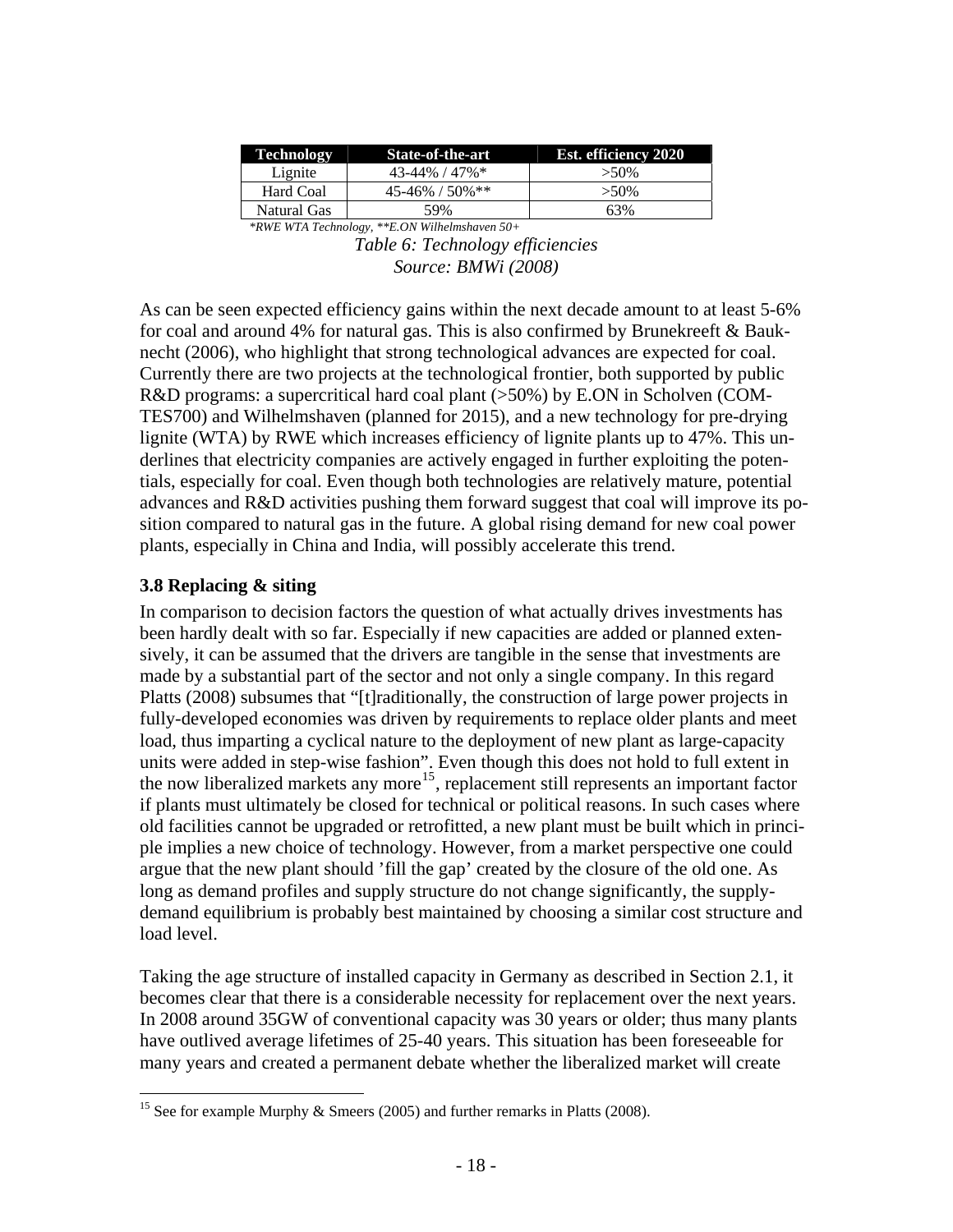appropriate incentives for companies to make sufficient investments; see for example Ziesing & Matthes (2003) for an early, and DENA (2008) for a recent contribution. In any case an ample modernization of the German electricity sector is pending. The most pressing needs thereby certainly arise due to the nuclear phase out in Germany (see Section 3.4). Of the 17 nuclear generating units currently online, seven with a total capacity of around 7.4GW are estimated to go offline by 2012 (Table 7)<sup>[16](#page-18-0)</sup>. Moreover, for the same period energy companies have announced to close down around 2GW of lignite, 1.5GW of coal and 0.1GW of natural gas capacity (BNetzA 2008).

| <b>Plant /Unit</b> | Capacity | Location    | Est. closure* | Operator         |
|--------------------|----------|-------------|---------------|------------------|
| <b>Biblis A</b>    | 1225MW   | HE (Rhein)  | 2009          | <b>RWE</b>       |
| <b>Biblis B</b>    | 1300MW   | HE (Rhein)  | 2010          | <b>RWE</b>       |
| Neckarwestheim 1   | 840MW    | BW (Neckar) | 2010          | EnBW             |
| <b>Brunsbüttel</b> | 806MW    | SH (Elbe/   | 2011          | E.ON(33%)/       |
|                    |          | North Sea)  |               | Vattenfall (66%) |
| Isar 1             | 912MW    | BY (Isar)   | 2011          | E.ON             |
| Philippsburg 1     | 926MW    | BW (Rhein)  | 2012          | EnBW             |
| Unterweser         | 1410MW   | NI (Weser/  | 2012          | E.ON             |
|                    |          | North Sea)  |               |                  |

\*calculated based on remaining quota and annual output of the last operative year

*Table 7: Nuclear power plants with estimated closure before 2015 Sources: UBA (2008a), BFS (2009)* 

Hilmes & Kuhnhenne (2006) give a precise account of how replacement requirements break down to the single companies and what their options are. By doing so they presume that nuclear power plants will be replaced with other base load technologies as argued above; primarily hard coal, and lignite where available. In their conclusion they point out the relevant limiting role of location factors thereby. This is analyzed in more detail in a study by Reich  $\&$  Benesch (2007) who discuss location factors for hard coal power plants and apply them to the German situation. They include fuel supply and transport, cooling, network connection and site synergies like existing infrastructure and additional supplementary installations (e.g. filters). The most important factor, transport costs, virtually restricts new hard coal plants to sites at the coast or the main rivers connected to the North Sea (Rhein, Main, Elbe). Total cost differential of all factors may add up to 10.3€MWh in the worst case implying a considerable competitive disadvantage<sup>[17](#page-18-1)</sup>. As another factor, proximity to centers of demand may also be of advantage, at least from a network capacity point of view. Even though there is no spot pricing for network transmission in Germany, there is a risk that more distant plants must be temporarily shut down because of network stability reasons. This applies in particular if plants are located in areas with high shares of intermittent renewable capacity, which due to the national Renewable Energy Act (EEG) have prioritized grid access.

Choosing an existing site for new built is thus more preferable than developing a new site for at least two reasons. First, locations were chosen in the past because they were of eco-

<span id="page-18-0"></span><sup>&</sup>lt;sup>16</sup> Following the September 2009 elections the current coalition agreement envisages an extension of lifetimes. However, current coal plants as potential replacements were initiated already years ago under the 'old regulation' .

<span id="page-18-1"></span> $17$  This equals around 10-15% of the long-term new entry costs estimated by E.ON (see Figure 5).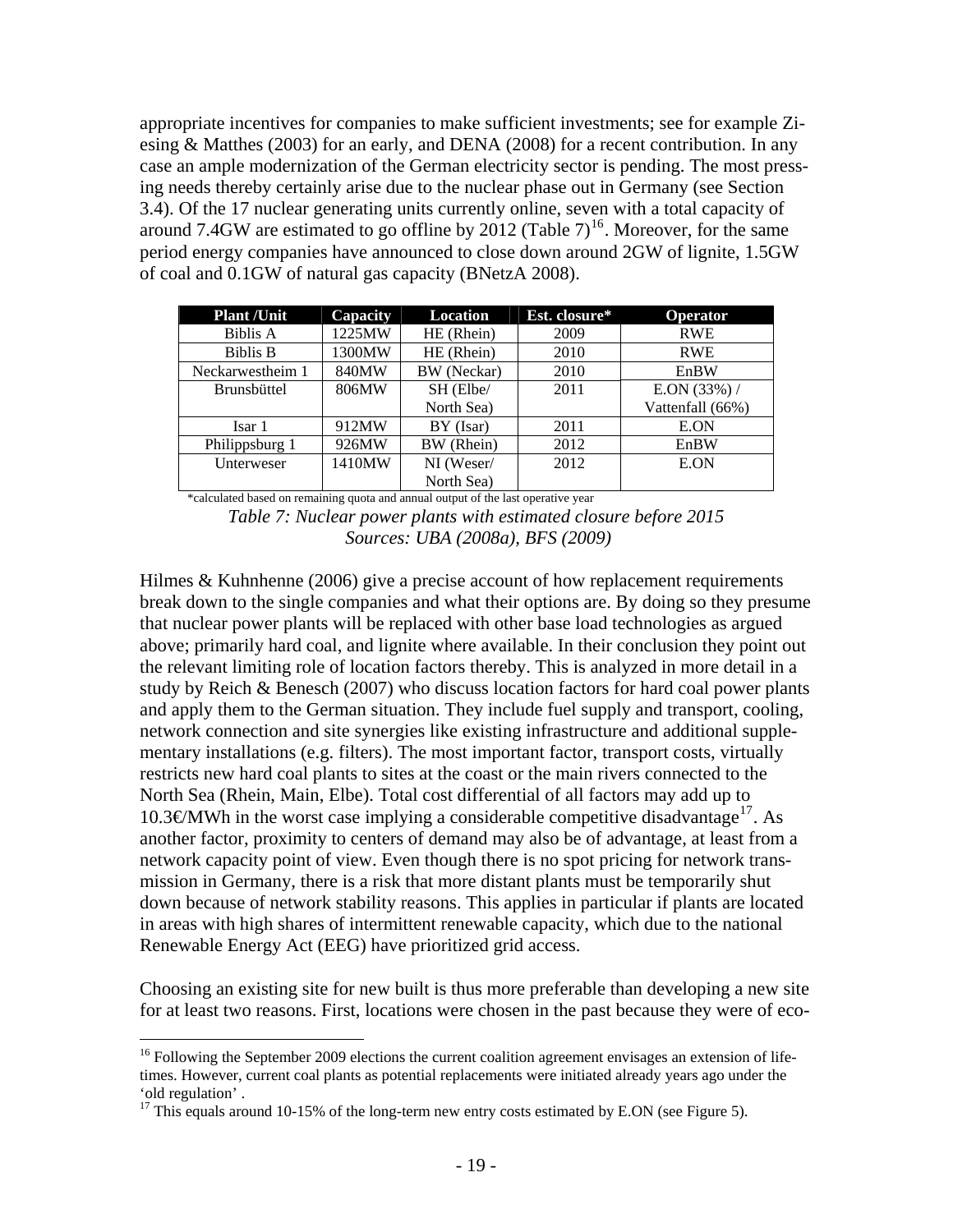nomic advantage, and respective criteria probably have not changed since. Second, drawing on existing sites may facilitate planning and construction. One consequence of this situation is a certain restriction on technology choice. Requirements on cooling and network connection may overlap, but fuel supply becomes a very important factor here. In general one fuel cannot be economically substituted for another one. This holds in particular for lignite, which virtually leaves no room for choosing locations other than in close proximity to the mining districts. In fact, the fossil power plants currently under construction confirm this picture: all twelve larger (>100 MW) projects are built on already existing sites, and in only two cases, which will be discussed in more detail below, the replacement included a technology switch.

Drawing on the previous finding the replacement assumption can now be analyzed on the scale of single plants. Taking the constraints of existing transmission infrastructure for large centralized capacity, the "replacing plant" should be located in proximity to centers of demand previously served by the old plant. A map of nuclear and planned fossil power plants (Figure 6) shows that matching is possible to a certain extent. Three regions can be identified where the nuclear phase out will produce a gap in capacity during the next years (see Table 7): (a) in the south (Isar), (b) in the southwest (Biblis, Neckarwestheim, Philippsburg), and (c) in the north (Unterweser and Brunsbüttel)<sup>[18](#page-19-0)</sup>. E.ON builds a large natural gas plants at Irsching in the south, and a coal power plant at Wilhelmshaven in the north, where an additional one by EDF GUEZ is under construction. Another coal plant is projected at Hamburg Moorburg by Vattenfall. Comparing ownerships of new and old plants supports the aforementioned hypothesis. Moreover, in the southwest EnBW builds a new coal plant at Karlsruhe, and RWE would have also done so at nearby Ensdorf, had the project not been cancelled. Apparently hard coal nearly exclusively replaces the nuclear plants that will be phased out in the near future. The only exception can be found in the south-west (Isar) where coal is not a cost-efficient alternative<sup>[19](#page-19-1)</sup>. So only in this case, limited by location factors "inherited" from nuclear technology, naturals gas becomes a fall back alternative. Summing up, there is evidence that investors in the current German power market predominantly replace one technology with another that has similar economic and technological properties. This has limitations only where location factors would render the new plant uneconomic.

<sup>&</sup>lt;sup>18</sup> For further details on operator and capacity see Table 7.

<span id="page-19-1"></span><span id="page-19-0"></span><sup>&</sup>lt;sup>19</sup> The power plant at Lingen obviously falls short of this explanation. However, the site has existed since the 1970s and was used for natural gas ever since.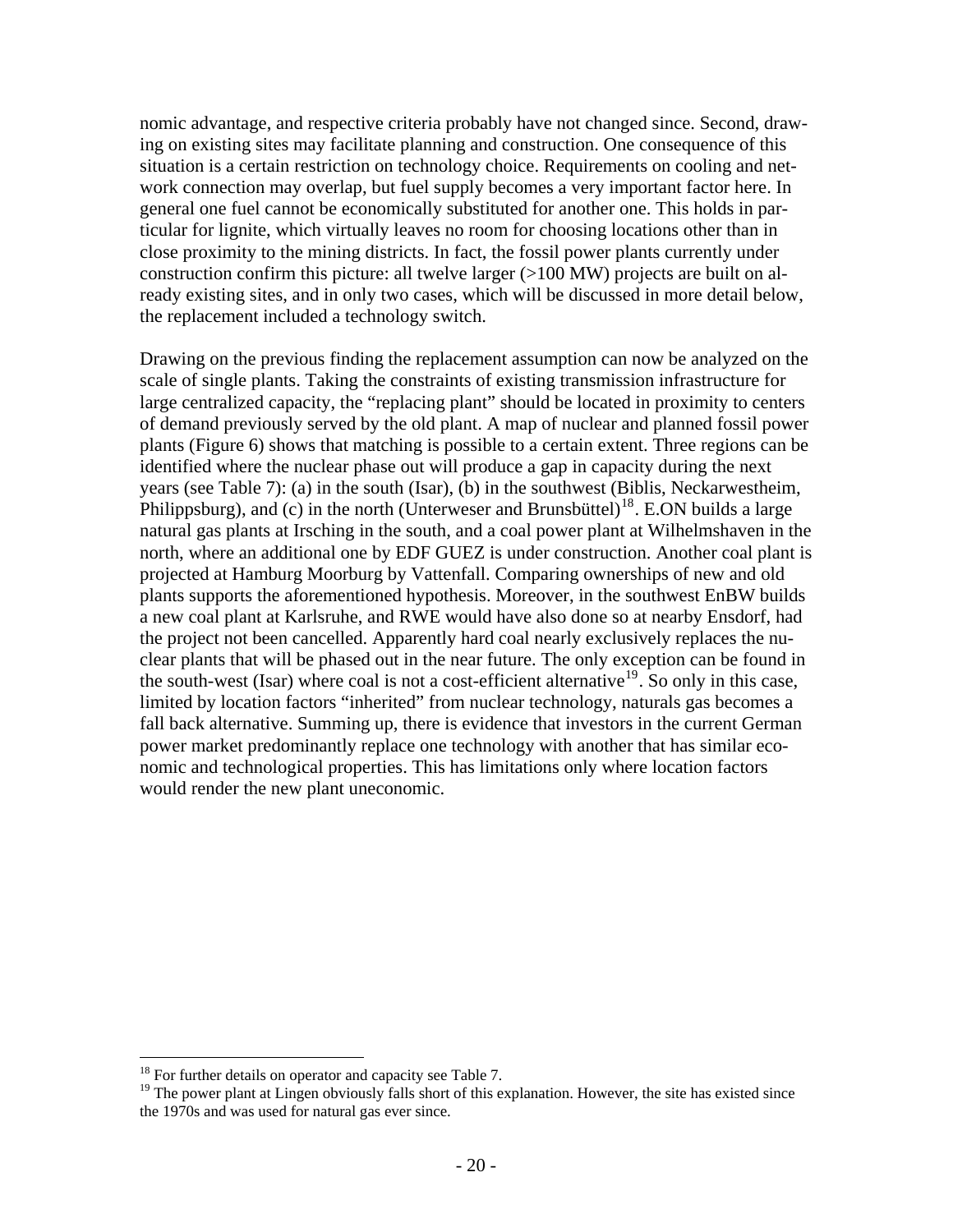

*Figure 6: Locations of fossil (in construction) and nuclear power plants Sources: Adapted from UBA (2009c); BUND (2009)* 

#### **3.9 Public acceptance**

 $\overline{a}$ 

Also related to siting is the issue of public acceptance, which in particular applies to coal plants. Apart from a general loss of image and reputation for investors, administrative barriers can be enforced through revisions of land utilization plans and water regulations for rivers that limit heat absorption and consumption. Indeed, these steps in the authorization process have proven effective means for opposing local politicians or authorities in the past. Relevant examples, having received considerable public attention, are the coal plants in Moorburg (Hamburg), Klingenberg (Berlin) and Ensdorf. All projects faced or still do face public opposition – and all took a different end. Concerning Moorburg, the investor Vattenfall has adhered to the project against all protests by local civic and political interest groups. Vattenfall's second project Klingenberg, however, was changed to a smaller natural gas plant and additional biomass capacity. These decisions, made by one and the same investor, seem ambiguous but probably make more sense from a perspective of replacement: Moorburg will probably replace Vattenfall's shares in the nuclear plants Brunsbüttel, Krümmel and Brockdorf, while the old Klingenberg plant generates CHP and serves district heating which makes natural gas a tolerable alternative. It remains an open issue which factors finally guided Vattenfall's decisions in either case, but attributing Klingenberg to just giving in to public protest seems too simple. On the other side, the third project in Ensdorf planned by RWE was turned down by the local govern-ment after public protests<sup>[20](#page-20-0)</sup>. Furthermore, BUND (2009) lists seven projects with a total capacity of 8.8GW that were turned down, but only gives a vague assessment of the rea-

<span id="page-20-0"></span> $20$  According to UBA (2009b) this has been the only case so far where local resistance actually caused a project to be turned down.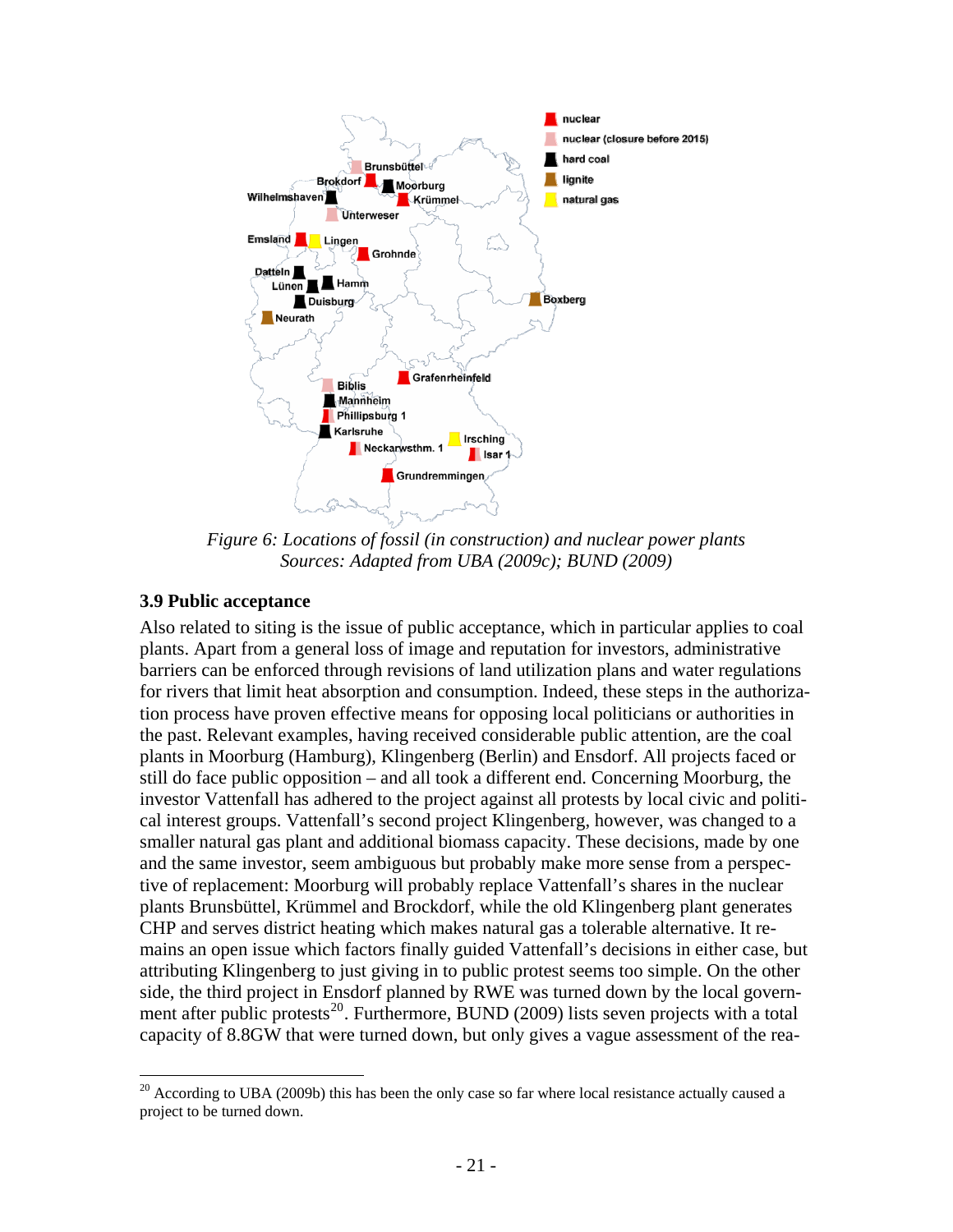sons. Two of them were classified as cancelled due to public resistance, but the reasons may actually be manifold in reality. In summary public resistance is often quoted as an essential threat to new projects, but a clear identification of its relevance to investors awaits further research. In the meantime the plants currently under construction provide evidence that the effectiveness of public protest is not comprehensive.

## **3.10 Political support for coal**

The examples of allocation of emission certificates, political frameworks and R&D activities have shown that political influence shapes developments in the power sector significantly. This applies to both direct economic support like R&D subsidies or tax breaks and indirect political support like administrative assistance and a political representation of interests, for example on the EU level. Energy policy in Germany, though now partly in responsibility of the ministry of environment (BMU), still falls in the domain of the ministry of economics (BMWi). The BMWi hast recently established a working group (*PEPP, Projektgruppe Energiepolitisches Programm*) to develop an energy roadmap on its behalf. It came to the conclusion that conventional fuels will still be an important pillar of energy supply in the next decades, while at the same time fossil fuels must be used more efficiently and be 'decarbonized' (PEPP 2009). The minister in charge at the time emphasized that electricity supply based on coal, including respective new power plants, is absolutely necessary (BMWi 25.9.2008). But it is rather the BMU that traditionally acts as proponent of pro-environmental action, e.g. in shaping renewable electricity policy (Lauber & Metz 2006). The BMU also published an energy policy roadmap in early 2009 (BMU 2009) which targets 40% of all electricity in 2020 shall be generated by highly efficient coal power plants. It explicitly refers to this measure as a necessary condition for the prioritized nuclear phase out.

Still, the broad support along the administrative spectrum reflects only the current political constellation and considerable uncertainty remains. On one side, the nuclear phase out is continuously challenged by the liberal and the conservative party (Bode 2009), and lifetime extensions for current plants will very likely become reality. On the other side, the Green party fiercely opposes new coal power plants, even though the new plant in Moorburg has shown that in coalitions concessions must be made. In fact, of all factors influencing technology choice neither seems so much out of the investor's control as prolonged political support. Correspondingly, the appeal for stable investment frameworks is echoed all around. If however – as present trends seem to indicate – coal will become established as a cornerstone in German energy policy, then political support will very likely sustain into the future.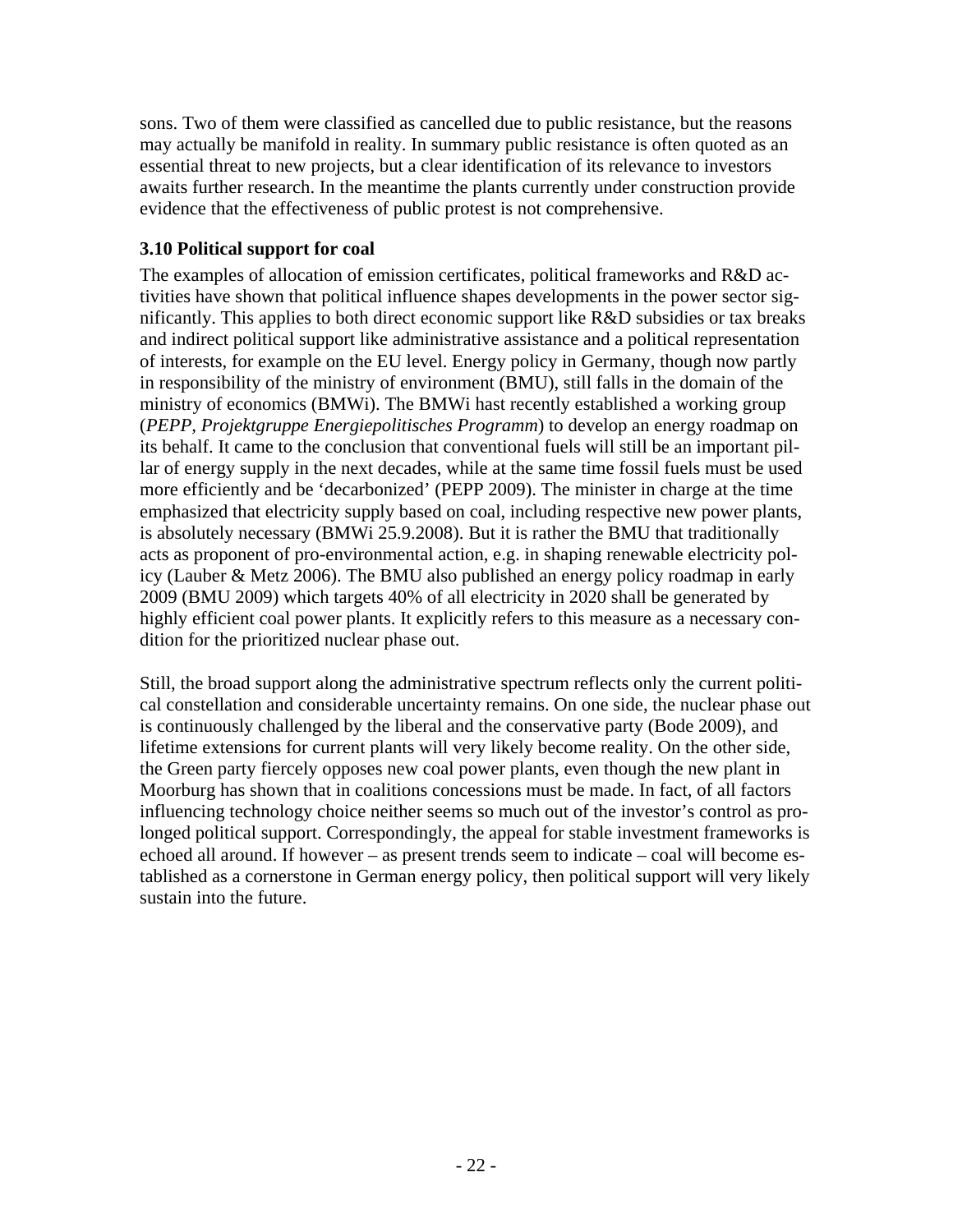# **4. Conclusions**

After exploring drivers and decision factors, a plausible narrative of the dash for coal in Germany can now be devised. Drawing on economic, technological and socio-political influences on technology choice, this development presents itself as a plausible outcome when seen from the perspective of the IS group of investors. Even though the lack of a theoretical foundation and the exploratory character limit evidence somewhat, this analysis may actually present the by now most comprehensive account of this issue. In finally returning to the question why there is a dash for coal, five fundamental explanations can be concluded.

First, the need for replacement has been the key driver for new coal plants, especially the large amount of nuclear capacity that will be decommissioned during the next years. The excess of age of many coal plants in the sector also plays a role, but the nuclear phase out is both more extensive and pressing due to the regulated end of lifetimes. Lignite, currently the other technology supplying base load and thus a preferred alternative, is limited to locations in general too far off from nuclear sites. Thus, hard coal with similar costs structure and state-of-the-art technology allowing high capacity usage steps in to fill the gap. Only in the few cases where location factors render this technology unprofitable, natural gas becomes an alternative.

Second, relevant investors were able to set up large programs and secure their investments in new coal plants. A main barrier for building coal power plants is the high cost of capital which limits this technology's availability to financially strong investors. This situation has intensified during the last years when costs went up around 50% from former levels. Indeed, many smaller utilities which announced plans struggled and finally gave up their projects. By contrast large investors, primarily the four German IS, were able to exploit their economic scale and high financial ranking to gain favorable, or at least acceptable, conditions for investing. In addition, an optimized portfolio of plants and rising electricity prices in the aftermath of liberalization helped to raise equity. Further revenues in the order of billions of Euros were obtained through windfall profits from grandfathered emission certificates. Much in disregard of its intention, the EU ETS has thus eventually fostered the dash for coal.

Third, in the long run operation costs for coal are lower and less risky than for natural gas, combined with a higher technological potential of coal. The future profitability of hard coal, in particular in competition with natural gas, highly depends on long-term fuel and carbon prices. As the spectrum of scenarios and a number of fundamental facts suggest, coal prices will be considerably more stable and thus less of a risk than natural gas. On top, the greater technological potential for further efficiency improvements for coal increases this advantage. Regarding carbon, upcoming full auctioning in the EU ETS and stricter reduction targets will increase variable costs of coal compared to natural gas. Under this situation CCS becomes a promising option as it could put an upper bound on carbon prices. If long-term costs of CCS will converge to around 40€ as widely expected, than this will cap abatement costs at exactly this level. As E.ON's assumptions in Figure 5 indicate, a similar level of  $CO_2$  prices (40  $\text{€t}$ ) constitutes the turning point above which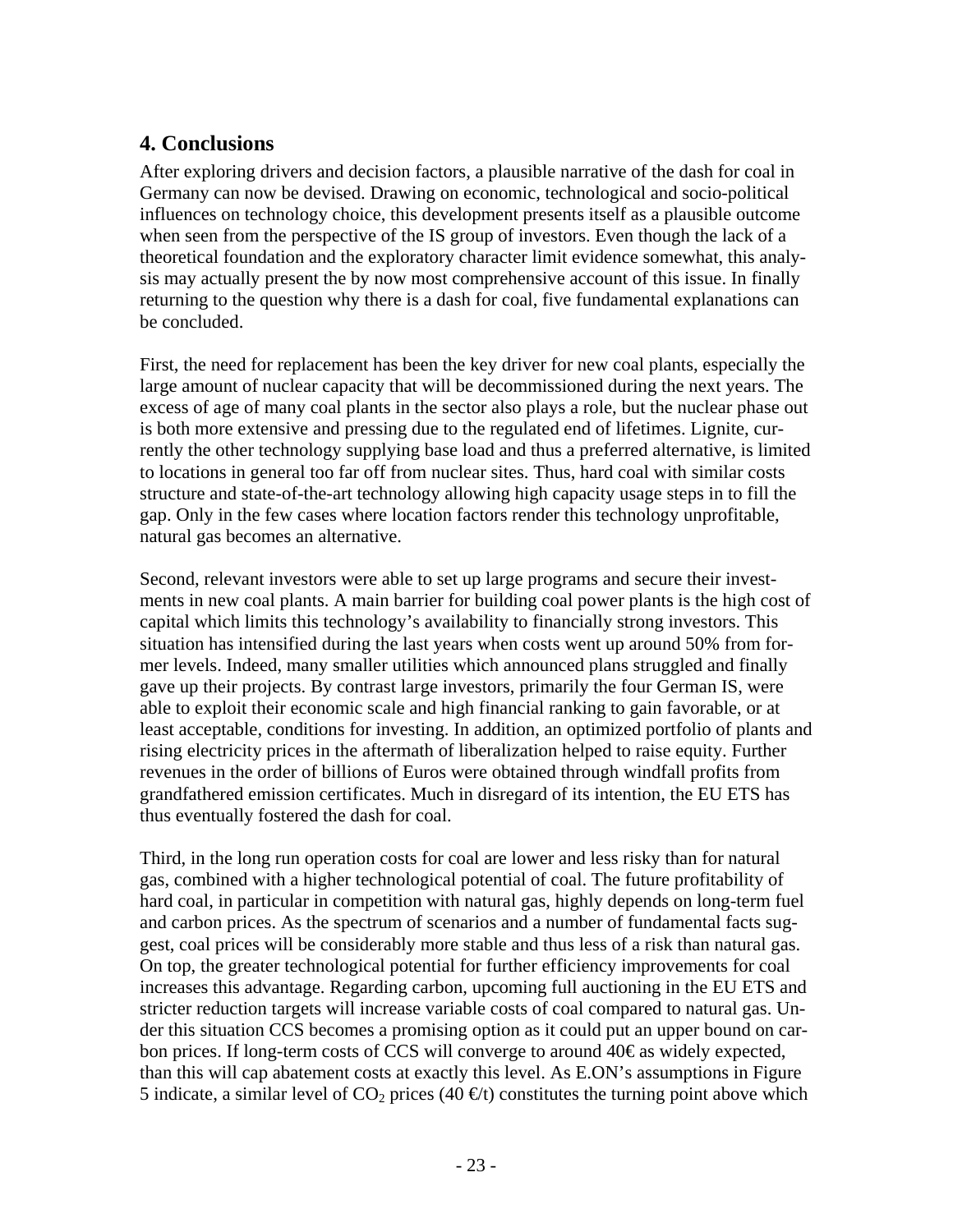conventional coal becomes the more cost intensive technology. Thus if all assumptions hold, CCS may sustain the original cost ranking in the long run. Some market analysts even suspect that it is the sole objective of the ETS to bring CCS on the way, and indeed many policy makers have made CCS an inherent part of their strategy. This is put succinctly by the Head of Research of a German IS, who states that they believe that coal plays an important role for electricity supply after 2020, and in view of climate protection agreements it can only do so by means of CCS (personal communication). The risks and still unresolved difficulties to implement this technology are eagerly neglected in these strategies, but it obviously has become sufficiently mainstream among politicians, analysts, scientists and investors alike to substitute potential by availability.

Fourth, investors seem to ignore or underestimate the impacts of the envisaged largescale integration of renewables into the energy mix. As is commonly agreed, the steady increase of renewable generation will significantly change the structure of power supply in the future. In 2007 the IKEP targets amounted to 25-30% until 2020, and they have become even more ambitious only two years later with EU directive 2009/28/EC heading for 35% by 2020 and perhaps 50% by 2030. Extensive deployment will both crowd out conventional fossil generation and interfere with traditional supply patterns. In consequence, the historic differentiation between base load and peak load will gradually dissolve. In fact, impacts of high wind generation on base load generation if demand is low are already visible today. It remains an open question if ISs expect these targets to be reached, and if so, as early as planned. In this regard, the amortization period for new plants may play a role which in general is considerably shorter – around 20 years – than actual technical lifetime. ISs possibly see the upcoming transitional period as sufficiently long in order to pay off new plants. However, in contrast to what was expected during planning, a certain chance exists that the new coal plants may eventually become unprofitable.

And fifth, public protest proved little effective to hamper new coal plants, which otherwise had broad political support. As a 'dirty' technology coal raises many concerns about the environment and global warming especially in the German society. Every new project is confronted with more or less protests by citizens' initiatives, environmental interest groups and local authorities. Even though there are claims that these oppositions have brought a number of plants to a stop, there is evidence in only one case (Ensdorf). In a second case, a change in technology was obtained, but in summary investors' plans were not hampered in a substantial way. On the political stage, the majority of parties supports coal under the provision of efficient usage, seemingly on purpose avoiding a clearer definition. For whatever reasons, there has been general political support behind coal technology without which investors would have definitely faced a more serious obstacle than plant-wise local protests. As a matter of fact, and notwithstanding the liberalization of the electricity sector, the dash of coal has also emerged out of political will.

From the perspective of climate policy the question arises if this development is a serious threat to reach future reduction targets. In particular, very ambitious reductions require a transition to a low carbon energy system, which in turn requires that power companies make significant changes in their investment flows from traditional practices. Adhering to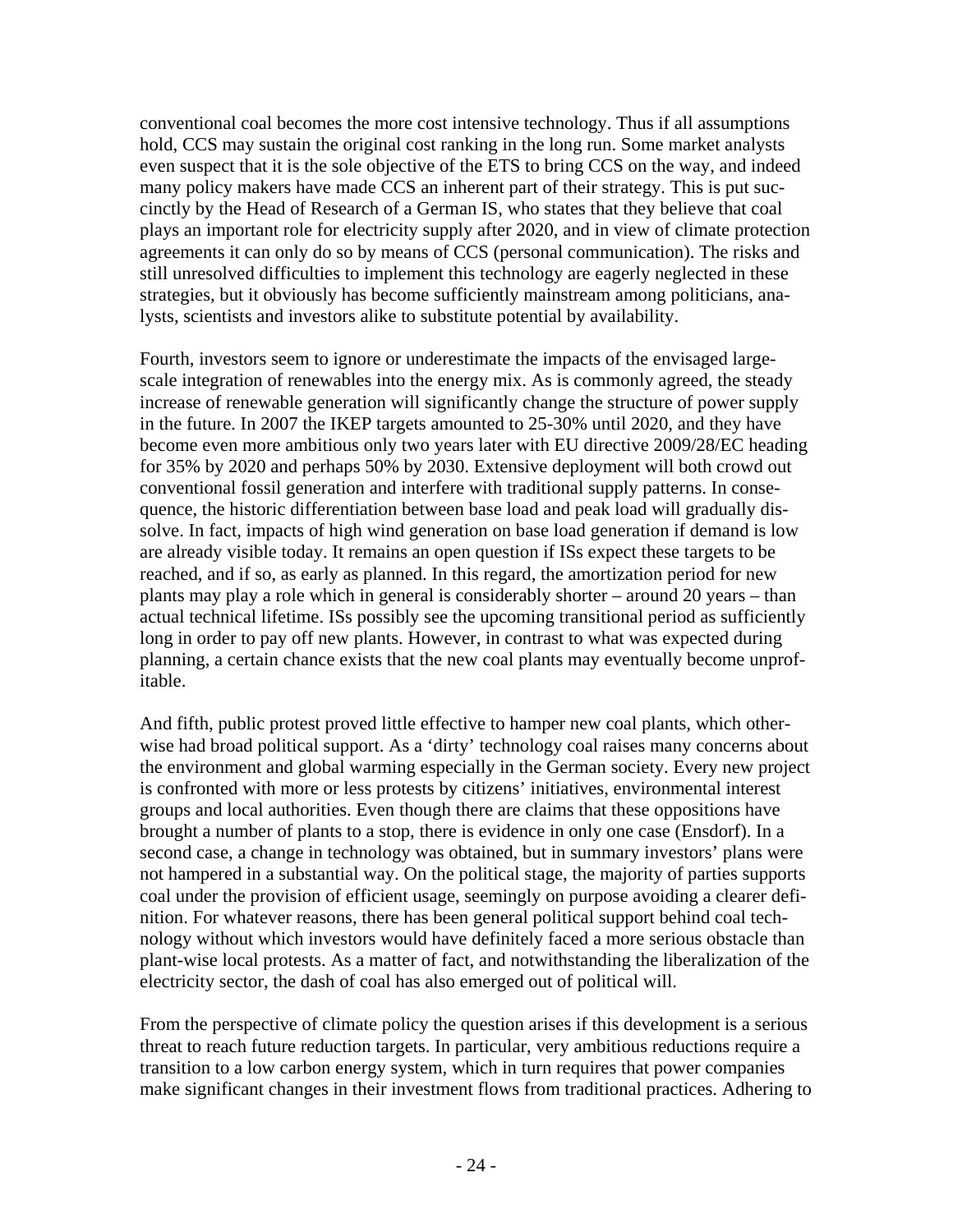fossil technologies may further intensify the carbon lock-in of the sector, assuming that new plants will operate for 40 years or more. But the same rigidity of the long lasting infrastructure of energy supply may also require an extended interim period. It is a chief task of climate policy to address this problem in a socially beneficial way, and it is a chief task for science to reveal the underlying processes and point out potential pathways for doing so.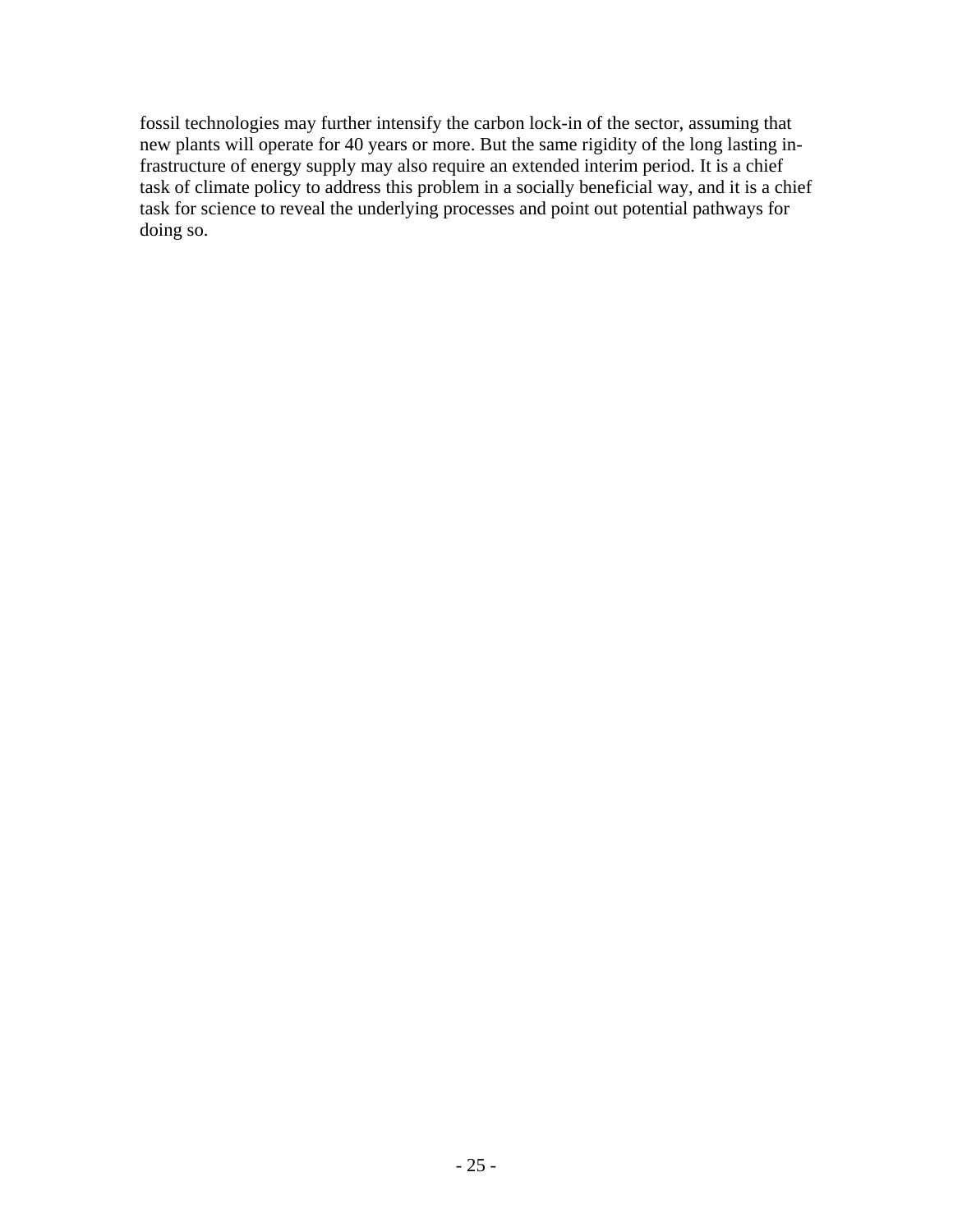# **5. References**

- Anderson, D., 2007. Electricity Generation Costs and Investment Decisions. UKERC Working Paper. May 2007.
- A.T. Kearney, 2009. Von der Finanzkrise zur Energiekrise? Die Auswirkungen der Finanzkrise auf die Energiewirtschaft. Zusammenfassung der Studienergebnisse.
- BFS 2009. Erzeugte Elektrizitätsmengen (netto) der deutschen Kernkraftwerke.
- BKartA 2007. Monopolkommission Strom und Gas 2007. Wettbewerbsdefizite und zögerliche Regulierung.
- BMU 2008a. Weiterentwicklung der Ausbaustrategie Erneuerbare Energien Leitstudie 2008. Stand Oktober 2008.
- BMU 2008b. Erneuerbare Energien in Zahlen. Stand Dezember 2008.
- BMU 2009b. Roadmap Energiepolitik 2020. Januar 2009.
- BMWi 2008. COORETEC Lighthouse Concept. The path to fossil-fired power plants for the future. April 2008.
- BMWi 2009. Zahlen und Fakten: Energiedaten. Aktualisiert am 26.05.2009
- BMWi 25.9.2008. Glos: Neue Kohlekraftwerke sind unverzichtbar.
- BNetzA 2006. Nationaler Berichtsbeitrag zum EU-Benchmarking Bericht.
- BNetzA 2007. Bericht 2007 zum deutschen Elektrizitäts- und Gasmarkt der Bundesnetzagentur für Elektrizität, Gas, Telekommunikation, Post und Eisenbahnen an die Europäische Kommission.
- BNetzA 2008. Bericht 2008 zum deutschen Elektrizitäts- und Gasmarkt der Bundesnetzagentur für Elektrizität, Gas, Telekommunikation, Post und Eisenbahnen an die Europäische Kommission.
- BNetzA 2009. Monitoringbericht 2009.
- Bode 2009. Nucs down in Germany Prices up in Europe?. Viewpoint. Energy Policy, 37, 2492-2497.
- Brunekreeft, G., Bauknecht, D., 2006: Energy Policy and Investments in the German Power Market, in: Sioshansi, F.P., Pfaffenberger, W. (Eds.), Electricity Market Reform: An International Perspective. Elsevier, Oxford, pp. 235-263.
- Brunekreeft, G., Twelemann, S., 2004. Regulation, Competition and Investment in the German Electricity Market: RegTP or REGTP, SESSA workshop "Refining Market Design", Cambridge 14/15 July 2004.
- Brunner, S., 2008. Understanding policy change: Multiple streams and emissions trading in Germany. Global Environmental Change, 18, 501– 507.
- BUND 2009. Geplante und im Bau befindliche Kohlekraftwerke. Stand August 2009.
- Capgemini 2008. European Energy Markets Observatory. Tenth Edition, November 2008.
- Carboncommentary.com (14.01.08): Carbon capture at E.ON's Kingsnorth coal plant.
- DB Research 2007. Technologie macht Kohle fit für Zeit nach dem Öl. Energie Spezial. Aktuelle Themen 375.
- DB Research 2008. Carbon Emissions. It takes CO2 to Contango.
- DEHSt 2005. Implementation of Emissions Trading in the EU: National Allocation Plans of all EU States. Brief fact sheets of EU member state allocation plans. Status: November 2005.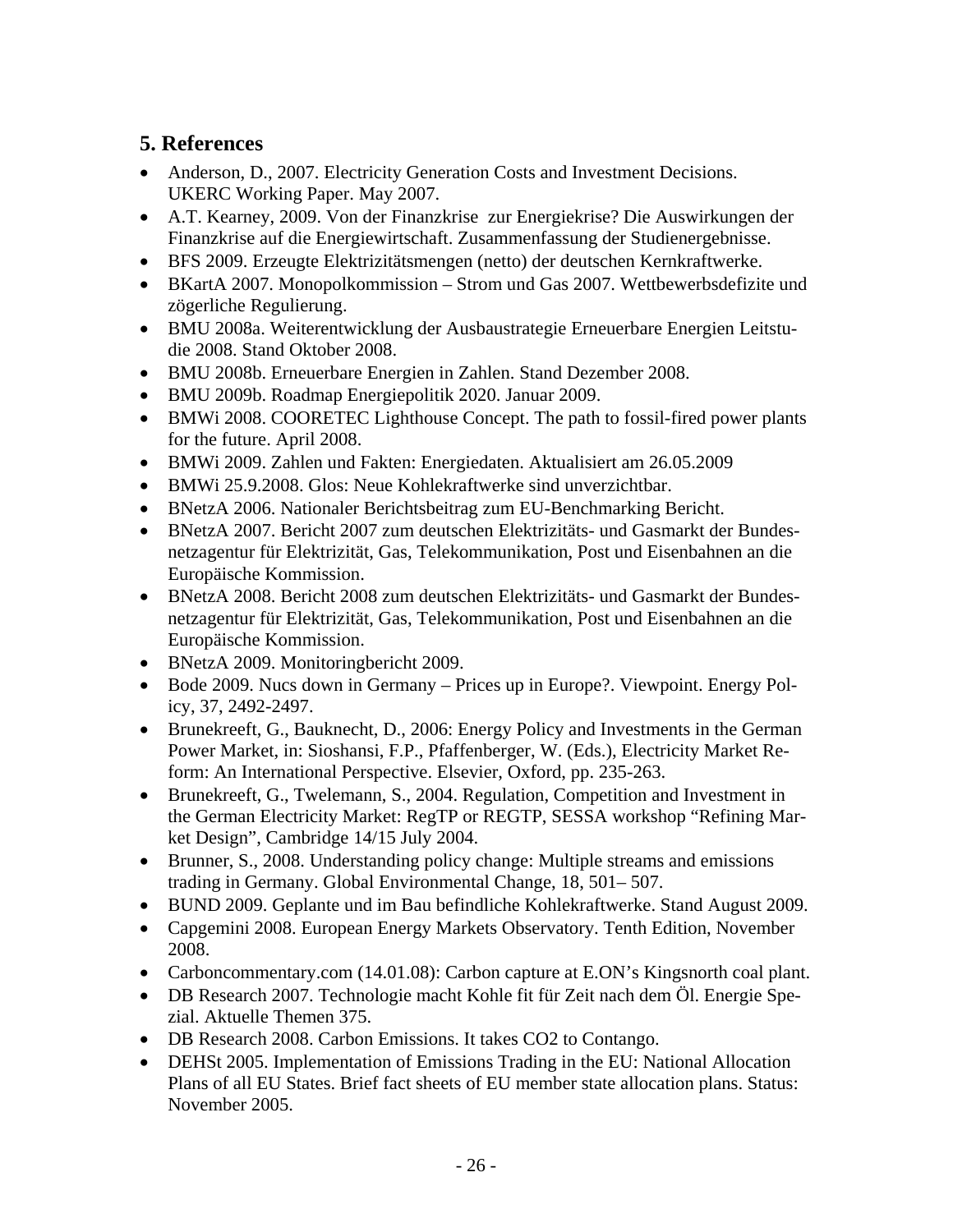- DENA 2008. Kurzanalyse der Kraftwerks- und Netzplanung in Deutschland bis 2020 (mit Ausblick auf 2030).
- DG TREN 2007. Trends to  $2030 2007$  Update.
- EC 2004. Staatliche Beihilfe N 185/2004 Deutschland Modifizierung der vorübergehenden Befreiung von hoch effizienten Gas- und Dampfturbinenanlagen von der Mineralösteuer. C(2004)2025fin.
- Ecofys 2007. International Comparison of Fossil Power Efficiency. August 2007.
- Ecofys 2008. Erreicht das Integrierte Klima- und Energiepaket der Bundesregierung die gesetzten Sparziele? Kurzgutachten. August 2008.
- Economist 05.03.2009. Trouble in store.
- E.ON 2008. E.ON At the vanguard of European integration. August 2008.
- EWI/EEFA 2008. Studie Energiewirtschaftliches Gesamtkonzept 2030.
- Gray, E.R., Balmer, J.M.Z., 1998. Managing Corporate Image and Corporate Reputation. Long Range Planning, 31(5), 695-702.
- Gross, R., Heptonstall, P., Blyth, W., 2007. Investment in electricity generation the role of costs, incentives and risks. UKERC Working Paper. May 2007.
- Guardian 16.03.2009. Green lobby and nuclear groups clash over role of renewable energy.
- Hadjilambrinos, C., 2000. Understanding technology choice in electricity industries: a comparative study of France and Denmark. Energy Policy, 28, 1111-1126.
- Hamm, G., Borison, A., 2008. The Rush to Coal: Is the Analysis Complete? The Electricity Journal, 21(1), 31-37.
- Handelsblatt 05.09.2007. Kraftwerksprojekten droht das Aus.
- Handelsblatt 21.01.2008. Deutschland droht Stromlücke.
- Handelsblatt 22.01.2008. Energiebranche wird vorsichtig investieren.
- Hilmes, U., Kuhnhenne-Krausmann, 2006. Aktuelle Situation im deutschen Kraftwerksmarkt. EMW - Zeitschrift für Energie, Markt, Wettbewerb 02/2006.
- Hilmes, U., 2008. Steuert Deutschland auf die Kapazitätslücke zu? VIK-Mitteilungen 2/2008.
- Hilmes, U., 2009. Wächst der Wettbewerbsdruck auf fossile Kraftwerke? E&M 2/2009.
- Hoffmann, V.H., 2007. EU ETS and Investment Decisions: The Case of the German Electricity Industry. European Management Journal, 25, 464–474.
- Hyman, A.S., Denton, M.J., Hyman, L.S., Leach, B.G., Walter, G.A., 2006. Energy Risk Management: A Primer for the Utility Industry. Public Utilities Reports.
- IEA 2005. Projected Costs of Generating Electricity 2005 Update. Paris.
- IEA 2007. World Energy Outlook. Paris.
- IEA 2008. World Energy Outlook. Paris.
- Karl, H.-D., 2007. Investments of the German Electricity-Supply Industry. Applied Economics Quarterly Supplement - Beihefte zur Konjunkturpolitik, 53(58), 47-60.
- Kjärstad, J., Johnsson, F., 2007. The European power plant infrastructure Presentation of the Chalmers energy infrastructure database with applications. Energy Policy 35, 3643-3664. Database update May 2008.
- Konstantin, P., 2009. Praxisbuch Energiewirtschaft. Springer.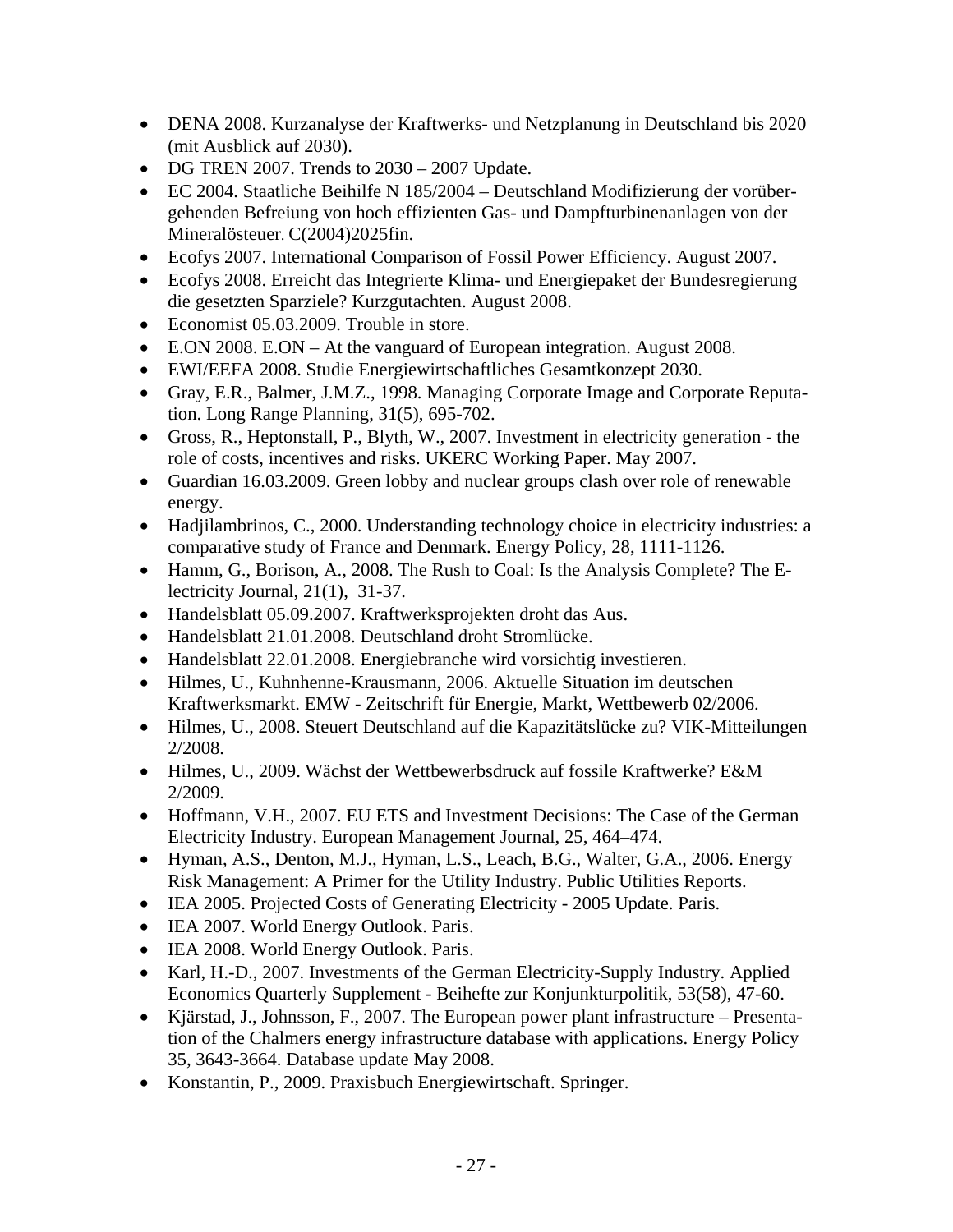- Lambertz, J., 2006. Kraftwerkserneuerung im liberalisierten Markt. VGB PowerTech 8/2006.
- Lambertz, J, Krahl, M., 2007. Generator Market in Europe: Perspectives and Challenges. PowerTech 1/2/2007.
- Lauber, V., Metz, L., 2006. Renewable Electricity Policy in Germany, 1974 to 2005. Bulletin of Science, Technology & Society, 26(2), 105-120.
- Laurikka, H., 2006. The impact of climate policy on heat and power capacity investment decisions, in: Antes, R., Hansjürgens, B., Letmathe, P. (Eds.), Emission Trading and Business. Physica-Verlag.
- Mahoney, J., Goertz, G., 2006. A Tale of Two Cultures: Contrasting Quantitative and Qualitative Research. Political Analysis, 14, 227-249.
- Matthes, F.C., 2000. Stromwirtschaft und deutsche Einheit. Books on Demand Verlag.
- Matthes, F.C., Schafhausen, F., 2008. Germany, in: Ellermann, D.A., Buchner, B., Carraro, C. (Eds.), Allocation in the European Emission Trading Scheme: Rights, Rents and Fairness. Cambridge University Press.
- Matthes, F.C., Ziesing, H.-J., 2008. Die Entwicklung des deutschen Kraftwerksparks und die aktuelle Debatte um die künftige Strombedarfsdeckung. Ein Diskussionsbeitrag.
- MIT 2007. The Future of Coal.
- Murphy, F.H., Smeers, Y., 2005. Generation Capacity Expansion in Imperfectly Competitive Restructured Electricity Markets. Operations Research, 53(4), 646-661.
- Neuhoff, K., Åhman, M., Betz, T., Cludius, J., Ferrario, F., Holmgren, K., Pal, G., Grubb, m., Matthes, F., Rogge, K., Misato, S., Schleich, J., Sijm, J., Tuerk, A., Kettner, C., Walker, N., 2006a. Implications of announced phase II national allocation plans for the EU ETS. Climate Policy, 6, 411-422.
- Neuhoff, K., Keats Martinez, K., & Sato, M., 2006b. Allocation, incentives and distortions: the impact of EU ETS emissions allowance allocations to the electricity sector. Climate Policy, 6, 73–91.
- Odenberger, M., Unger, T., Johnsson, F., 2009. Pathways for the North European electricity supply. Energy Policy, 37, 1660-1677.
- Olsina, F., Garcés, F., Haubrich, H.-J., 2006. Modeling long-term dynamics of electricity markets. Energy Policy, 34, 1411-1433.
- PEPP 2009. 10 langfristige Handlungslinien für die künftige Energieversorgung in Deutschland. Februar 2009.
- Pfeiffer, J., 2005. Konzentration auf dem deutschen Elektrizitätsmarkt 1994 bis 2004. Dezember 2005. IWE Working Paper Nr. 02 2005.
- Platts 2008. WEPP Data Base Description and Research Methodology. Updated 30 September 2008.
- Point Carbon 2008. EU ETS Phase II The potential and scale of windfall profits in the power sector. March 2008.
- Point Carbon 2009. Carbon 2008.
- Rabensteiner, G., 2007. Stromhandel die Rolle der Kraftwerke in Europa. VGBPowerTech 8/2007.